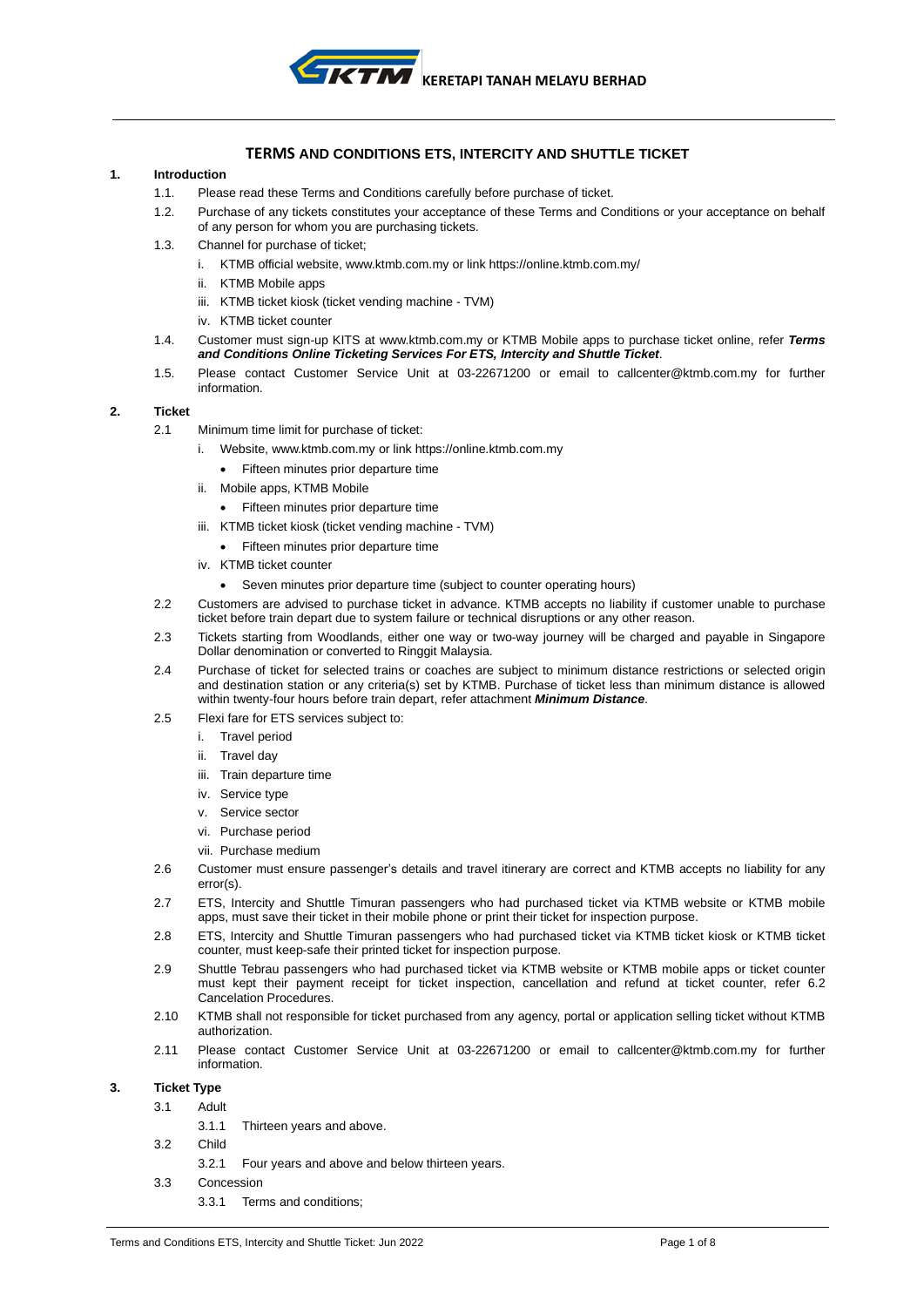

- i. Concession ticket is valid for Malaysian citizen only.
- ii. Valid document must be attached for concession registration. Document verification and approval of registration is within three working days.
- iii. Concession registration validity:
	- a) Three years for senior citizen, disable person and government pensioner.
	- b) One year for other concession.
- iv. Renewal of concession registration must be submitted on the expiry date.
- v. Concession ticket is valid for selected class or coach, refer attachment *Concession Ticket.*
- vi. Purchase of concession ticket for Student KTM i-Card is allowed within thirty days from the departure date.
- 3.3.2 Concession type and required document(s) for concession registration and ticket inspection:
	- i. Senior Citizen (sixty years and above)
		- **Mykad**
	- ii. Government pensioner and wife
		- Pensioner card from Public Service Department or MAF Veterans Affairs Department
		- **Mykad**
	- iii. KTMB Pensioner and wife
		- KTMB pensioner card
			- **Mykad**
	- iv. Disabled Person
		- Registration card from Social Welfare Department
		- Mykad/ Mykid
	- v. Army / Police and spouse / children 18 years and below
		- Army / police identity card
		- Mykad / Mykid
	- vi. Fire-fighters
		- Authority card
			- **Mykad**
	- vii. Ex-Serviceman
		- Ex-army membership card
			- **Mykad**
	- viii. Student (KTM i-Card)
		- Student verification letter
		- **Mykad**
- 3.3.3 Pre-approval for senior citizen, disabled person and government pensioner for online concession registration. Ticket can be purchased immediately after registration.
- 3.3.4 Concession registration will be rejected or terminated without prior notice;
	- i. Customer do not comply to terms and conditions or had submitted false or fake information or document or did not submit any document during concession registration, or
	- Customer hand-over or allow their concession ticket to be used by another passenger.
- 3.3.5 Concession registration for senior citizen or disable person are available at ETS and KTM Intercity ticket counter for purchase of ticket at counter. Customer must register KITS online to purchase ticket via online services or KTMB ticket kiosk.
- 3.3.6 Please contact Customer Service Unit at 603-22671200 or email to callcenter@ktmb.com.my or proceed to ticket counter for further information of terms and conditions and concession registration.

#### **4. Ticket Inspection**

- 4.1 Tickets are not transferable.
- 4.2 Passengers must present their valid ticket, mykad/passport and concession document during inspection.
- 4.3 Passengers must sit in coach and seat number as stated on their ticket.
- 4.4 Passengers boarding a train from halt or station which does not provide ticketing service are allowed to purchase tickets on the train.
- 4.5 For Shuttle services, if coach label and seat number are not stated on ticket;
	- i. Passenger is allowed to sit in any empty seat, and
	- ii. Must immediately vacate the seat when claimed by passenger who had a ticket with the seat number.
- 4.6 Subject to Land Public Transport Act 2010, a penalty of Ringgit Malaysia One Hundred and adult full fare will be imposed if passenger;
	- i. Travel without ticket; or
	- ii. Travel with invalid ticket; or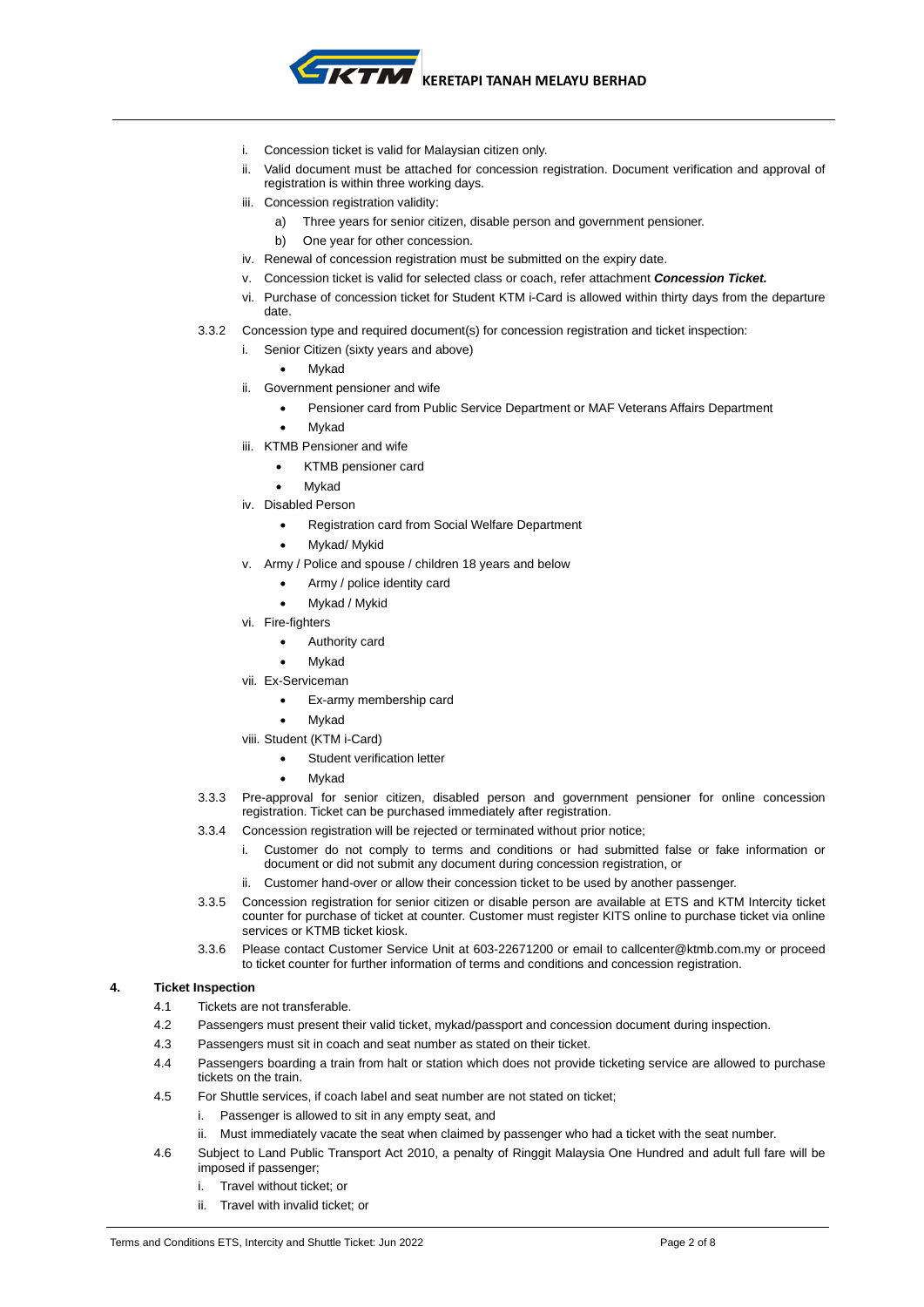

- iii. Travel beyond destination station stated on ticket, or
- iv. Did not comply to terms and conditions of concession or do not have valid concession document.
- 4.7 Definition of invalid ticket;
	- i. Adult passenger travel with child ticket, or
	- ii. Passenger's details stated on ticket are different in mykad or in concession document, or
	- iii. Passenger's details not available in passengers list, or
	- iv. Ticket have been cancelled, or
	- v. Travel date or train number on ticket is incorrect.

## **5. Amendment of Ticket**

5.1 Amendment of ticket is not allowed, e.g; departure date, departure time, train number, coach, seat or passengers details.

# **6. Cancellation of Ticket and Refund of Fares**

- 6.1 Terms and conditions for cancellation of ticket and refund of ticket fare;
	- 6.1.1 Less than two hours prior train departure, no refund.
	- 6.1.2 Within two to seventy-two hours prior train departure, refund is 50%.
	- 6.1.3 More than seventy-two hours prior train departure, refund is 75%.
- 6.2 Cancellation procedures:
	- 6.2.1 Online service login to KITS account
	- 6.2.2 Ticket counter required documents
		- a) Printed ticket for ETS, Intercity and Shuttle Timuran
		- b) Printed receipt for Shuttle Tebrau
		- c) Mykad or passport
- 6.3 Refund procedures
	- 6.3.1 Refund will be credited to KTM Wallet account for Malaysian or Singaporean passengers (no cash refunds)
	- 6.3.2 Refund will be credited to customer's KTM Wallet account or will be paid in cash for foreign passengers (except Singaporean). If ticket have been cancelled through online services, customer must contact Customer Service Unit for cash refund process.

# **7. Train Service Disruption**

- 7.1 KTMB will refund the full fares, if:
	- i. Train was cancelled and no alternative transport provided by KTMB. Cancellation of ticket must be done within seven days from the travel date.
	- ii. Train departure time was delayed more than two-hours. Cancellation of ticket must be done before train depart.
- 7.2 Refer 7.1 (i) and (ii), passengers may request for ticket cancellation and full refund of their return ticket or connecting ticket that cannot be used. Cancellation of ticket must be done before train depart. Refund procedures, refer 6.3.
- 7.3 No compensation if train was cancelled or delay.
- 7.4 Please contact Customer Service Unit at 603-22671200 or email to callcenter@ktmb.com.my or proceed to ticket counter for further information.

#### **8. Incorrect Travel Details**

- 8.1 KTMB accepts no liability for any error(s) in travel itinerary or passenger's details during purchase of ticket via online services or KTMB ticket kiosk.
- 8.2 Customer must immediately proceed to ticket counter within 1 hour after ticket have been purchased at ticket counter, if any error(s) in travel itinerary or passenger's details.

# **9. Reprint of Ticket at Ticket Counter**

- 9.1 Reprint of ticket must be done at least one-hour prior departure time (subject to counter operation hours).
- 9.2 Reason for reprint of ticket;
	- i. Online purchase
	- ii. Ticket loss (customer must submit a copy of police report)
- 9.3 KTMB have right to reject reprint of ticket;
	- i. Customer fails to present ticket ID or passenger's IC number or a copy of police report, or
	- ii. Customer came to ticket counter less than one hour before the train depart, or
	- iii. System disruption

# **10. Loss of ticket**

10.1 Passengers who had lost their ticket must submit a copy of police report and passenger's details to ticket counter for reprint of ticket.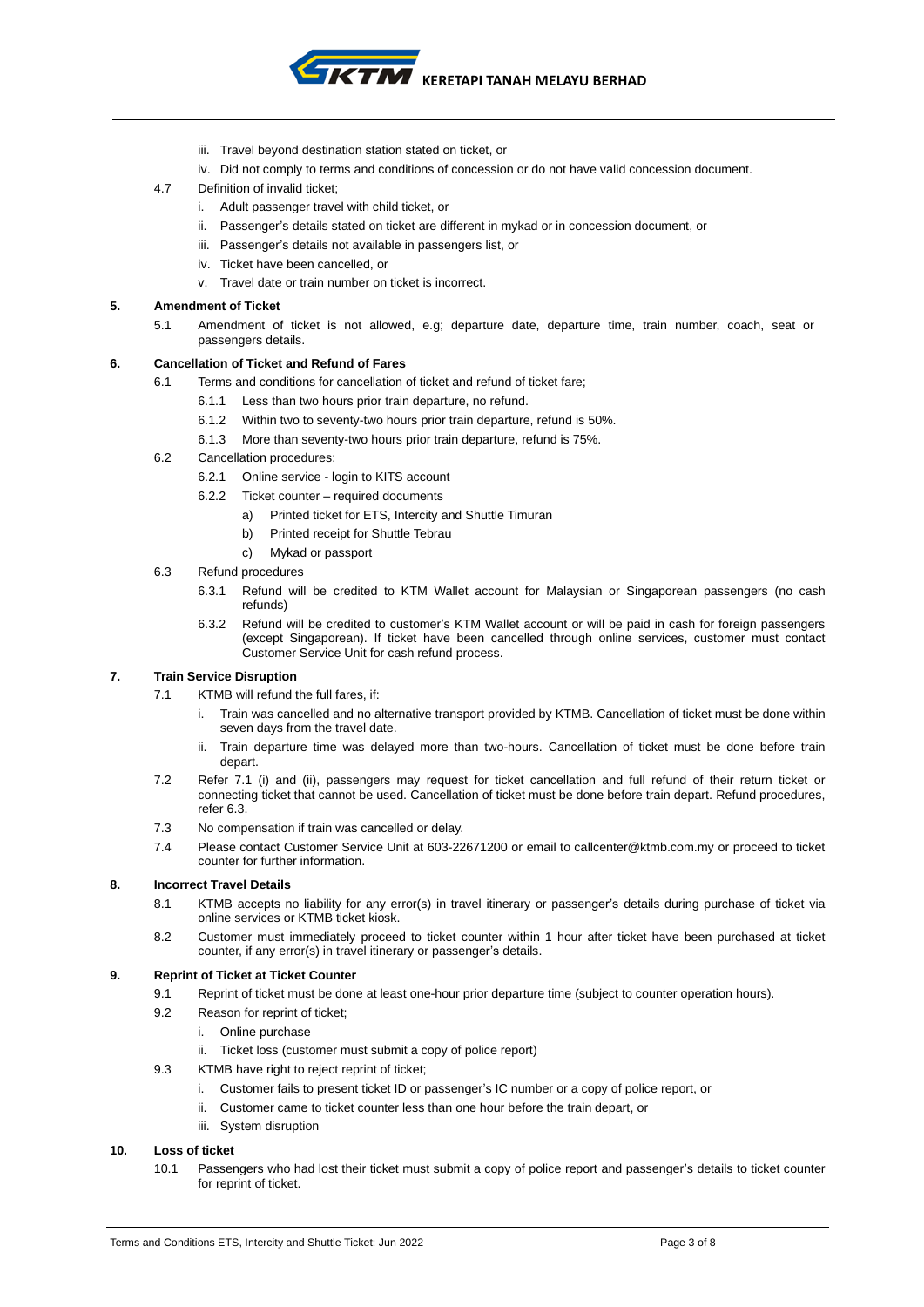

10.2 If ticket was purchased via online service, passenger can reprint or upload their ticket by login to [www.ktmb.com.my](http://www.ktmb.com.my/) or KTMB Mobile apps.

#### **11. Others**

- 11.1 ETS, Intercity and Shuttle Timuran passengers with a valid ticket only are allowed to enter the departure area. Departure gates will be closed five minutes before the departure time.
- 11.2 Shuttle Tebrau passengers must scan their valid passport to enter the departure area. Departure gate will be closed ten minutes before departure time. No refund of ticket fares if passenger's passport in invalid and not allowed to enter departure area.
- 11.3 Customer must immediately contact Customer Service Unit at 603-22671200 or email t[o callcenter@ktmb.com.my](mailto:callcenter@ktmb.com.my) if purchase of ticket via online services or KTMB ticket kiosk was unsuccessful but ticket payment has been made.
- 11.4 Passengers must comply to KTMB Standard Operating Procedure for Covid-19. Passengers are not allowed to board the train if MySejahtera status is positive Covid-19 and refund of ticket fare subject to the terms and conditions as per item 6.1.
- 11.5 Service for top-up of KTM Wallet is available via KTMB official website or KTMB Mobile apps for customers who had registered KITS.
- 11.6 Application for change of email address or termination of KITS account are available at Guest Service Centre KL Sentral or via email to Customer Service Unit, refer attachment **Application for Change of Email Address** and *Application for Termination of KITS Account.*
- 11.7 Passengers are not allowed in KTMB premises and onboard the train:
	- i. Hazardous goods.
	- ii. Animals or pets.
	- iii. Bicycle, scooter and surf-board.
	- iv. Smelly and sticky substances, foods or fruits.
	- v. Prohibited goods or substance under Malaysian law:
		- a) Dangerous Drugs Act 1952
		- b) Poisons Act 1952
		- c) Explosive Act 1957
- 11.8 Parcel charges will be imposed for parcels or goods carried onboard the train.
- 11.9 For the comfort or safety of other passengers, KTMB may not allow passenger to carry any parcels or goods on board the train. Please contact KTM Distribution for delivery service.
- 11.10 Refer to KTMB website, KTMB Mobile apps or scan QR code at stations for *Terms and Conditions ETS, Intercity and Shuttle Ticket.*
- 11.11 Terms and conditions herein are subject to change without prior notice.
- 11.12 Please contact Customer Service Unit at 603-22671200 or email to callcenter@ktmb.com.my or proceed to ticket counter for further information.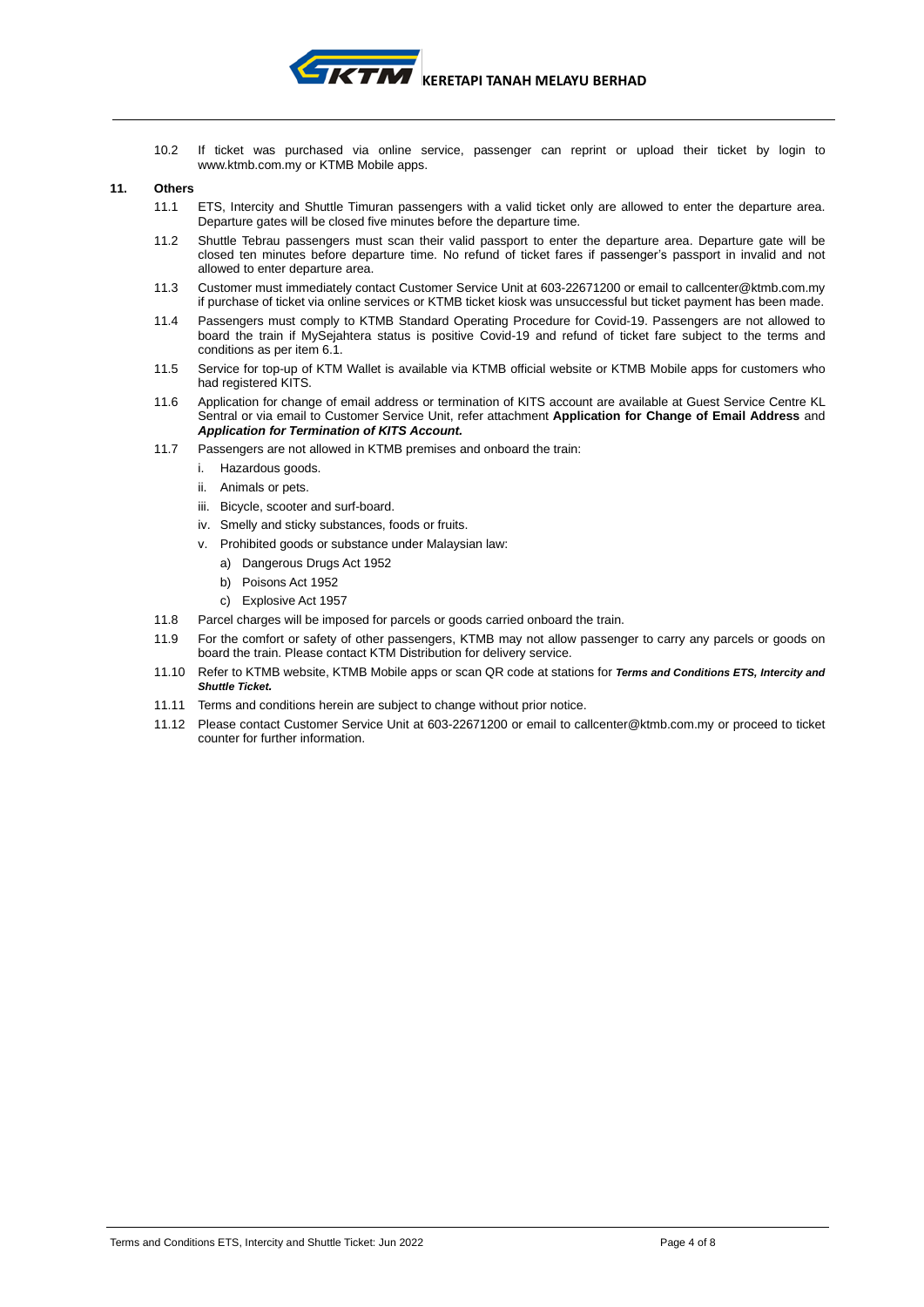

# **Attachment: Minimum Distance**

| <b>Train Sector</b>                    | <b>Train Service / Coach</b>         | From                 | To                   |
|----------------------------------------|--------------------------------------|----------------------|----------------------|
| KL Sentral - Butterworth - KL Sentral  | Platinum / Business Class            | <b>KL</b> Sentral    | Kuala Kangsar        |
|                                        |                                      | Kuala Kangsar        | <b>KL</b> Sentral    |
|                                        |                                      | <b>KL</b> Sentral    | Kuala Kangsar        |
|                                        | Platinum / Business Class            | Kuala Kangsar        | <b>KL</b> Sentral    |
| KL Sentral - Padang Besar - KL Sentral |                                      | Padang Besar         | <b>Tasek Gelugor</b> |
|                                        |                                      | <b>Tasek Gelugor</b> | Padang Besar         |
|                                        | Gold                                 | <b>KL</b> Sentral    | Kuala Kangsar        |
| Gemas - Butterworth - Gemas            |                                      | Kuala Kangsar        | <b>KL</b> Sentral    |
|                                        |                                      | <b>KL</b> Sentral    | Kuala Kangsar        |
|                                        | Gold                                 | Kuala Kangsar        | <b>KL</b> Sentral    |
| Gemas - Padang Besar - Gemas           |                                      | Padang Besar         | <b>Tasek Gelugor</b> |
|                                        |                                      | <b>Tasek Gelugor</b> | Padang Besar         |
|                                        | 2 <sup>nd</sup> Class Sleeping Berth | <b>JB Sentral</b>    | Jerantut             |
| JB Sentral - Tumpat - JB Sentral       | 2 <sup>nd</sup> Class Sleeping Berth | Tumpat               | Mentakab             |

## **Note:**

• Minimum distance subject to change without prior notice.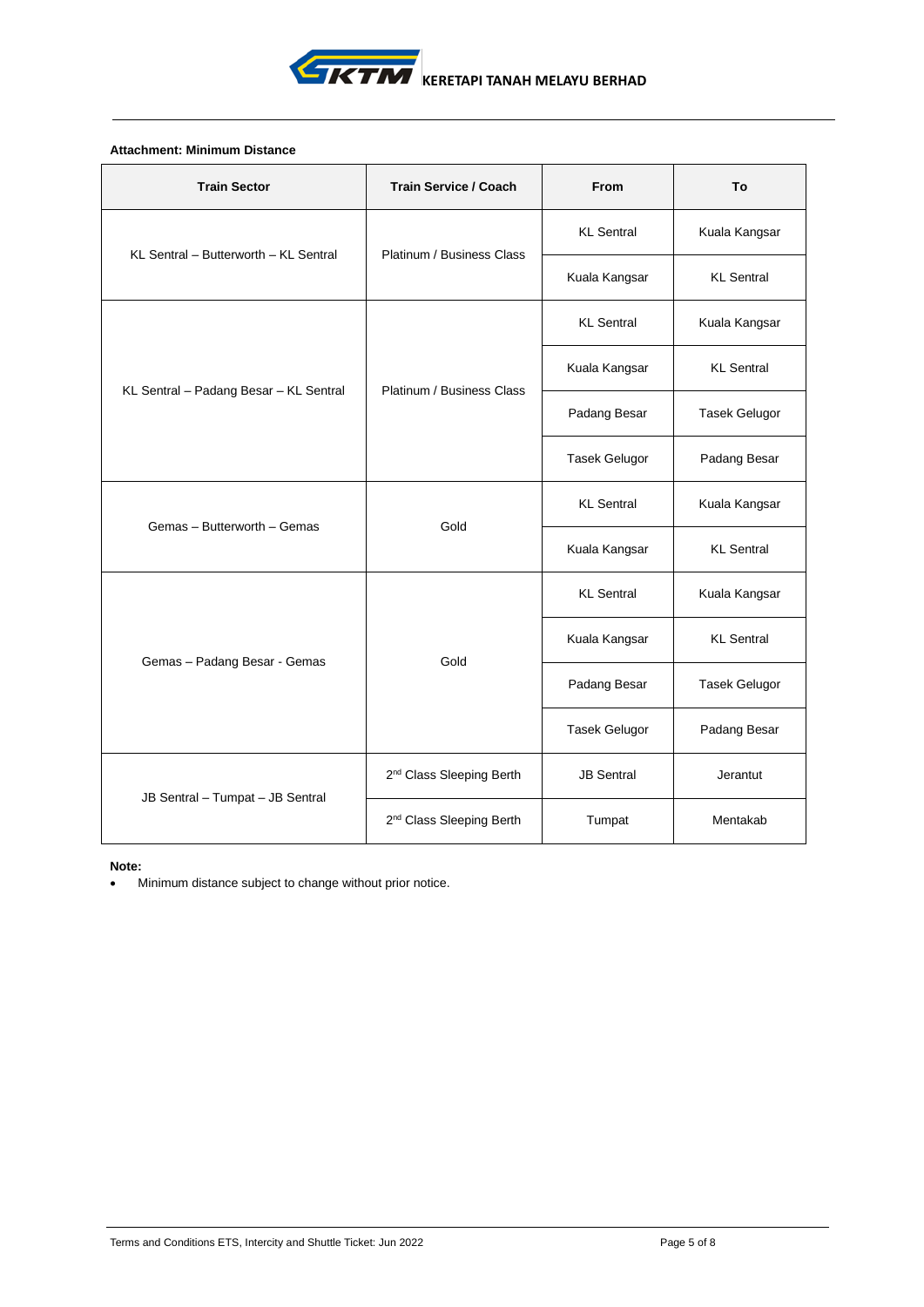

# **Attachment: Concession Ticket**

| <b>Ticket Type</b>                     | <b>Class / Coach Type</b>               | <b>Concession Rate</b> |
|----------------------------------------|-----------------------------------------|------------------------|
| Senior Citizen                         | All class / coach except Business Class | 50%                    |
|                                        | <b>Business Class</b>                   | 20%                    |
| Disable Person                         | All class / coach except Business Class | 50%                    |
|                                        | <b>Business Class</b>                   | 20%                    |
| <b>Government Pensioner</b>            | All class / coach except Business Class | 50%                    |
|                                        | <b>Business Class</b>                   | 20%                    |
| Student<br>(KTM i-Card)                | All class / coach except Business Class | 40%                    |
| Army, Police & Firefighter             | All class / coach except Business Class | 25%                    |
| Ex-Servicemen<br>(ex-army / ex-police) | All class / coach except Business Class | 25%                    |
| Children                               | All class / coach except Business Class | 50%                    |
|                                        | <b>Business Class</b>                   | 20%                    |

## **Note:**

- Concession rate for basic fare not inclusive seat, berth, meal or other charges.
- Concession rate subject to change without prior notice.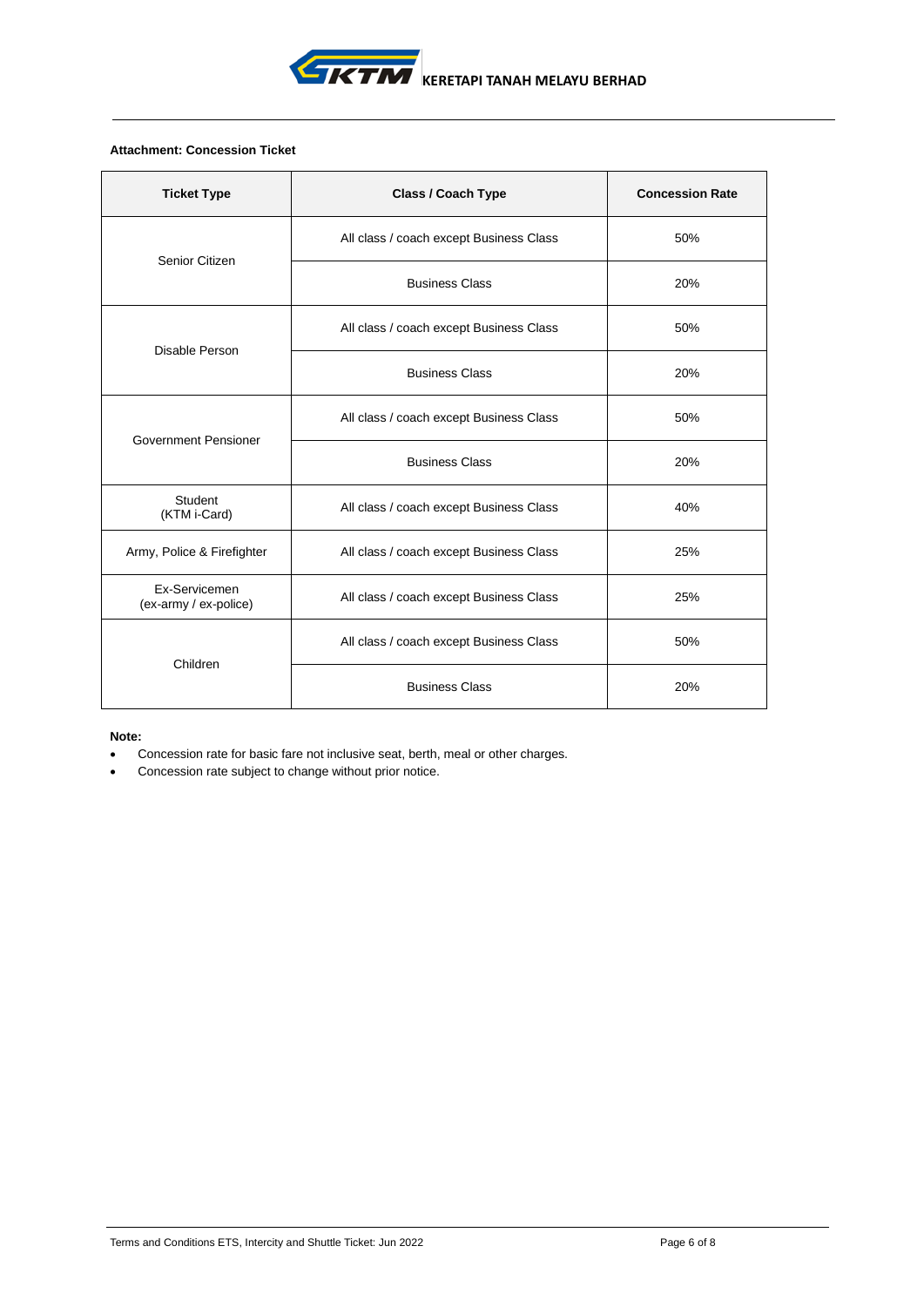

# **Attachment: Application for Change of Email Address**

|                                                                             | PERMOHONAN PENUKARAN ALAMAT EMEL<br><b>APPLICATION FOR CHANGE OF EMAIL ADDRESS</b> |                              |  |                                 |  |
|-----------------------------------------------------------------------------|------------------------------------------------------------------------------------|------------------------------|--|---------------------------------|--|
| Kaedah (sila tanda X)<br>Medium (please tick X)                             | Walk-In<br>(Guest Service Center KL Sentral)                                       |                              |  | Email* (callcenter@ktmb.com.my) |  |
| Name<br>Name                                                                |                                                                                    |                              |  |                                 |  |
| No. IC / Passport<br>IC / Passport No.                                      |                                                                                    |                              |  |                                 |  |
| Sebab Penukaran<br>Reason for Change                                        |                                                                                    |                              |  |                                 |  |
| Alamat Emel Baharu<br><b>New Email Address</b>                              |                                                                                    |                              |  |                                 |  |
| Saya dengan ini mengakui dan bersetuju menukar alamat emel untuk akaun KITS |                                                                                    |                              |  |                                 |  |
| I hereby acknowledge and agree to change email address for KITS account     |                                                                                    |                              |  |                                 |  |
|                                                                             |                                                                                    | Disahkan oleh / Verified by: |  |                                 |  |
|                                                                             |                                                                                    |                              |  |                                 |  |
|                                                                             |                                                                                    |                              |  |                                 |  |
|                                                                             |                                                                                    |                              |  |                                 |  |
|                                                                             |                                                                                    |                              |  |                                 |  |
|                                                                             |                                                                                    |                              |  |                                 |  |
|                                                                             |                                                                                    |                              |  |                                 |  |
| Nama / Name:                                                                |                                                                                    | Nama / Name:                 |  |                                 |  |
| No. IC/ IC No.                                                              |                                                                                    | ID Kakitangan/ Staff ID:     |  |                                 |  |
| Tarikh / Date:                                                              |                                                                                    | Tarikh / Date:               |  |                                 |  |
|                                                                             |                                                                                    |                              |  |                                 |  |

**Note:**

• (\*) Attach copy of mykad/passport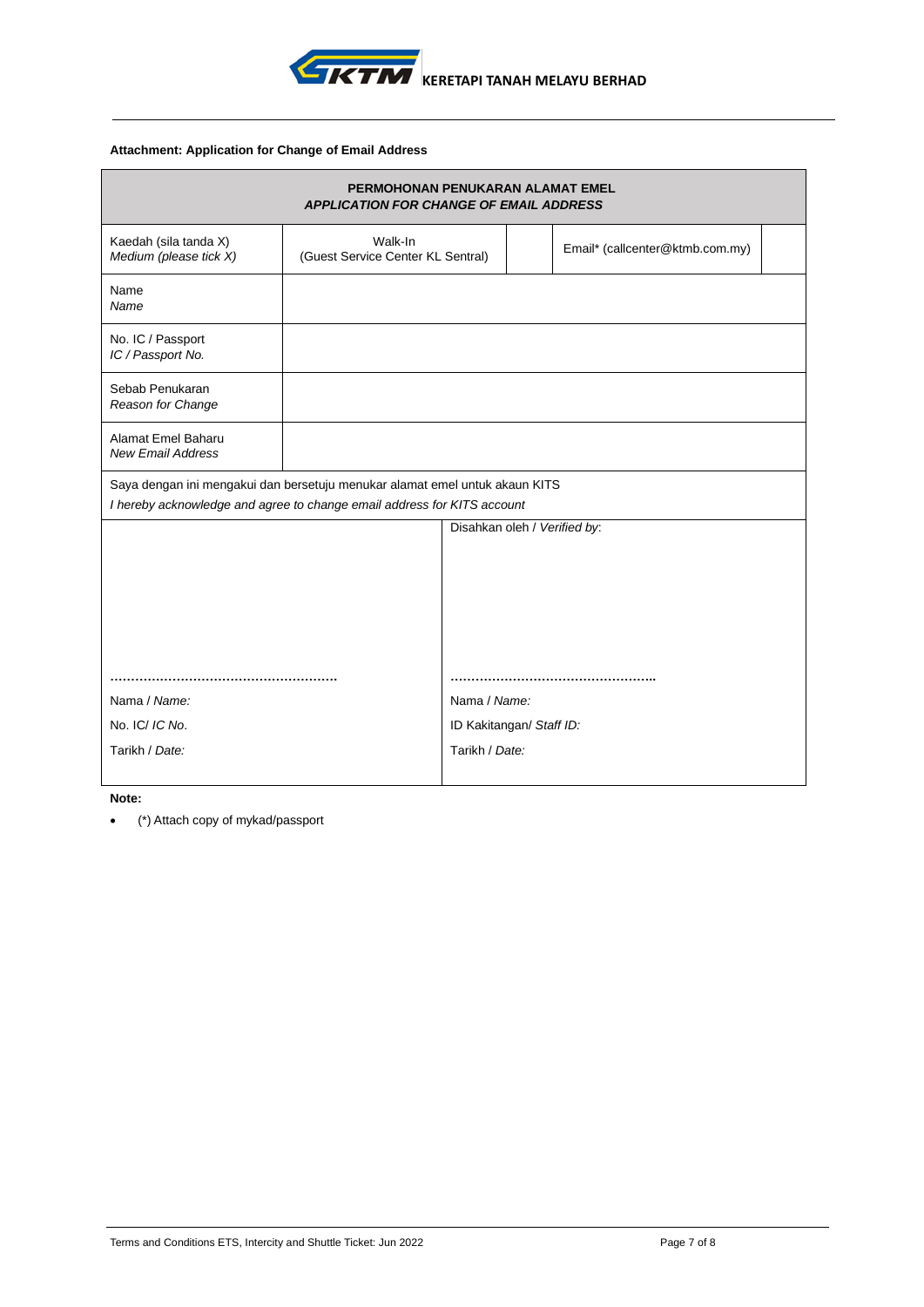

# **Attachment: Application for Termination of KITS Account**

|                                                 | PERMOHONAN UNTUK PENAMATAN AKAUN KITS<br>APPLICATION FOR TERMINATION OF KITS ACCOUNT                                                                                                          |                                     |                                 |  |  |  |  |
|-------------------------------------------------|-----------------------------------------------------------------------------------------------------------------------------------------------------------------------------------------------|-------------------------------------|---------------------------------|--|--|--|--|
| Kaedah (sila tanda X)<br>Medium (please tick X) | Walk-In<br>(Guest Service Center KL Sentral)                                                                                                                                                  |                                     | Email* (callcenter@ktmb.com.my) |  |  |  |  |
| Name<br>Name                                    |                                                                                                                                                                                               |                                     |                                 |  |  |  |  |
| No. IC / Passport<br>IC / Passport No.          |                                                                                                                                                                                               |                                     |                                 |  |  |  |  |
| <b>PNR</b>                                      |                                                                                                                                                                                               |                                     |                                 |  |  |  |  |
| KTM Wallet (RM)                                 |                                                                                                                                                                                               |                                     |                                 |  |  |  |  |
| Sebab Penamatan<br>Reason for termination       |                                                                                                                                                                                               |                                     |                                 |  |  |  |  |
|                                                 | Saya dengan ini mengakui dan bersetuju menamatkan akaun KITS saya dan tidak menuntut KTM Wallet.<br>I hereby acknowledge and agree to terminate my KITS account and not claim the KTM Wallet. |                                     |                                 |  |  |  |  |
|                                                 |                                                                                                                                                                                               |                                     | Disahkan oleh / Verified by:    |  |  |  |  |
|                                                 |                                                                                                                                                                                               |                                     |                                 |  |  |  |  |
|                                                 |                                                                                                                                                                                               |                                     |                                 |  |  |  |  |
|                                                 |                                                                                                                                                                                               |                                     |                                 |  |  |  |  |
| Nama/ Name:                                     |                                                                                                                                                                                               | Nama/ Name:                         |                                 |  |  |  |  |
| No. IC/ IC No.                                  |                                                                                                                                                                                               |                                     | ID Kakitangan/ Staff ID:        |  |  |  |  |
| Tarikh/ Date:                                   |                                                                                                                                                                                               |                                     | Tarikh/ Date:                   |  |  |  |  |
|                                                 |                                                                                                                                                                                               | <b>KELULUSAN</b><br><b>APPROVAL</b> |                                 |  |  |  |  |
| No. PNR                                         |                                                                                                                                                                                               |                                     |                                 |  |  |  |  |
| KTM Wallet (RM)                                 |                                                                                                                                                                                               |                                     |                                 |  |  |  |  |
| Catatan                                         |                                                                                                                                                                                               |                                     |                                 |  |  |  |  |
| Disemak oleh:                                   |                                                                                                                                                                                               |                                     | Diluluskan oleh:                |  |  |  |  |
|                                                 |                                                                                                                                                                                               |                                     |                                 |  |  |  |  |
|                                                 |                                                                                                                                                                                               |                                     |                                 |  |  |  |  |
| Nama:                                           |                                                                                                                                                                                               |                                     | (Ketua Jabatan/ Ketua Unit)     |  |  |  |  |
| Tarikh:                                         |                                                                                                                                                                                               | Nama:                               |                                 |  |  |  |  |
|                                                 |                                                                                                                                                                                               | Tarikh:                             |                                 |  |  |  |  |

**Note:** 

• (\*) Attach copy of mykad/passport

• Termination process is within 5 working days from the date of approval

• Contact Customer Service Unit for further details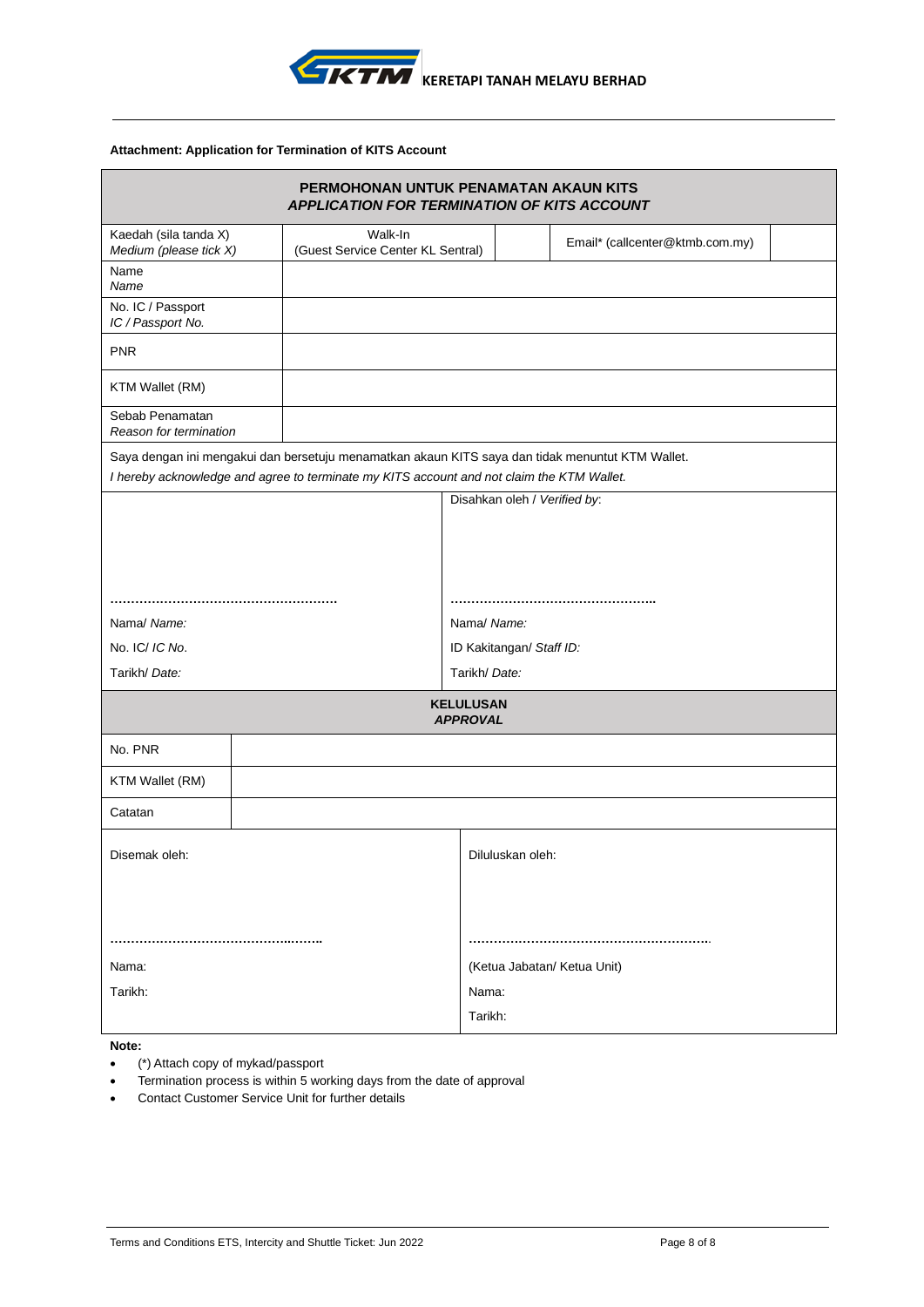

# **TERMA DAN SYARAT TIKET ETS, INTERCITY DAN SHUTTLE**

## **1. Pengenalan**

- 1.1. Sila baca Terma dan Syarat ini dengan teliti sebelum membuat pembelian tiket.
- 1.2. Dengan pembelian mana-mana tiket, bermakna anda telah bersetuju menerima keseluruhan Terma dan Syarat ini atau menerima bagi pihak mana-mana orang yang anda membuat pembelian tiket tersebut.
- 1.3. Saluran pembelian tiket:
	- i. Laman sesawang rasmi KTMB[, www.ktmb.com.my](http://www.ktmb.com.my/) atau pautan https://online.ktmb.com.my/
	- ii. Aplikasi mudah-alih KTMB Mobile
	- iii. Kiosk tiket KTMB (ticket vending machine TVM)
	- iv. Kaunter tiket KTMB
- 1.4. Pelanggan perlu mendaftar KITS di [www.ktmb.com.my](http://www.ktmb.com.my/) atau aplikasi KTMB Mobile untuk membeli tiket dalam talian, rujuk *Terma Dan Syarat Perkhidmatan Tiket Dalam Talian Untuk ETS, Intercity Dan Shuttle*.
- 1.5. Sila hubungi Unit Khidmat Pelanggan di talian 03-22671200 atau e-mel ke callcenter@ktmb.com.my untuk maklumat lanjut

### **2. Tiket**

- 2.1 Had masa minima untuk pembelian tiket:
	- i. Laman sesawang, [www.ktmb.com.my](http://www.ktmb.com.my/) atau pautan https://online.ktmb.com.my
		- Lima belas minit sebelum waktu berlepas
	- ii. Mobile apps, KTMB Mobile
		- Lima belas minit sebelum waktu berlepas
	- iii. Kiosk tiket KTMB (*Ticket Vending Machine – TVM)*
		- Lima belas minit sebelum waktu berlepas
	- iv. Kaunter tiket KTMB
		- Tujuh minit sebelum waktu berlepas (tertakluk waktu operasi kaunter tiket)
- 2.2 Pelanggan dinasihatkan membuat pembelian awal. KTMB tidak bertanggungjawab jika pelanggan tidak dapat membeli tiket sebelum tren berlepas disebabkan kegagalan sistem atau gangguan teknikal atau apa-apa sebab.
- 2.3 Tiket perjalanan bermula dari Woodlands, sama ada perjalanan satu hala atau dua hala akan dikenakan bayaran dalam matawang Dollar Singapura atau ditukar ke Ringgit Malaysia.
- 2.4 Pembelian tiket untuk tren-tren tertentu atau koc-koc tertentu tertakluk kepada sekatan jarak minima atau stesen origin dan destinasi yang ditetapkan oleh KTMB. Pembelian tiket kurang dari jarak minima dibenarkan dalam tempoh dua puluh empat jam sebelum tren berlepas, rujuk lampiran *Jarak Minima*.
- 2.5 Tambang flexi untuk perkhidmatan ETS tertakluk kepada;
	- i. Tempoh perjalanan
	- ii. Hari perjalanan
	- iii. Waktu tren berlepas
	- iv. Jenis perkhidmatan
	- v. Sektor perkhidmatan
	- vi. Tempoh pembelian
	- vii. Medium pembelian
- 2.6 Pelanggan mesti memastikan butiran penumpang serta butiran perjalanan adalah betul dan KTMB tidak bertanggungjawab ke atas apa-apa kesilapan.
- 2.7 Penumpang ETS, Intercity dan Shuttle Timuran yang membeli tiket melalui laman sesawang KTMB atau *mobile apps* KTMB mesti menyimpan tiket dalam telefon mudah-alih atau mencetak tiket untuk tujuan pemeriksaan.
- 2.8 Penumpang ETS, Intercity dan Shuttle Timuran yang membeli tiket melalui kioks tiket (TVM) atau di kaunter tiket KTMB mesti menyimpan tiket yang telah dicetak dengan selamat untuk tujuan pemeriksaan.
- 2.9 Penumpang Shuttle Tebrau yang membeli tiket melalui laman sesawang KTMB atau *mobile apps* KTMB atau kaunter tiket mesti menyimpan resit bayaran untuk pemeriksaan, pembatalan dan pemulangan tambang tiket di kaunter., rujuk 6.2 Prosedur Pembatalan.
- 2.10 KTMB tidak akan bertanggungjawab ke atas tiket yang dibeli daripada mana-mana agensi, portal atau aplikasi yang menjual tiket tanpa kebenaran KTMB.
- 2.11 Sila hubungi Unit Khidmat Pelanggan di talian 03-22671200 atau e-mel ke callcenter@ktmb.com.my untuk maklumat lanjut.

## **3. Jenis Tiket**

- 3.1 Dewasa
	- 3.1.1 Berumur tiga belas tahun dan ke atas.
- 3.2 Kanak-kanak
	- 3.2.1 Berumur empat tahun dan ke atas dan kurang dari tiga belas tahun.
- 3.3 Konsesi
	- 3.3.1 Terma dan syarat;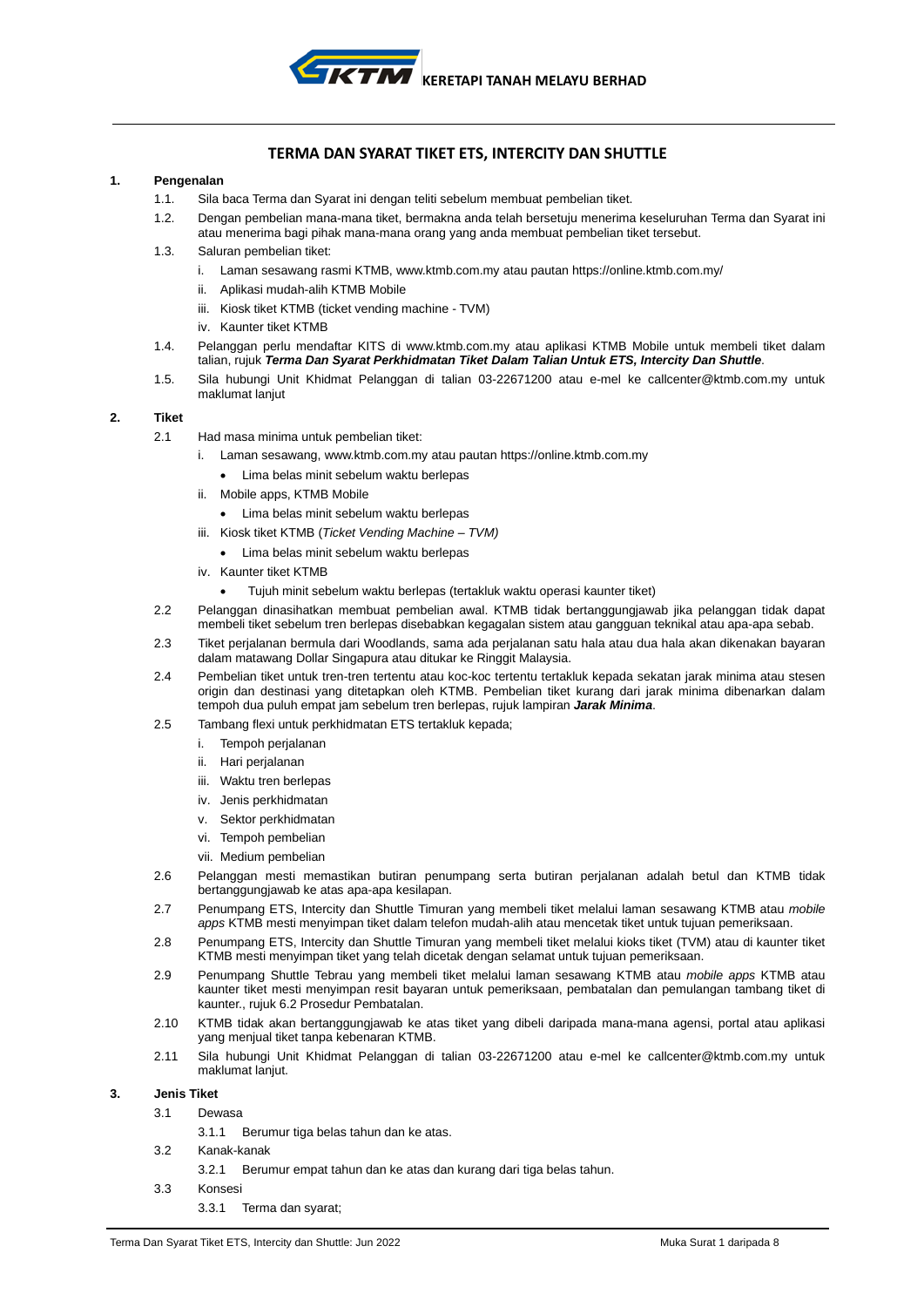

- i. Tiket konsesi sah untuk warganegara Malaysia yang sahaja.
- ii. Dokumen yang sah mesti dilampirkan untuk pendaftaran konsesi, Pengesahan dokumen dan kelulusan pendaftaran adalah dalam tempoh tiga hari bekerja.
- iii. Tempoh sah pendaftaran konsesi:
	- a) Tiga tahun untuk warga emas, orang kurang upaya dan pesara kerajaan.
	- b) Satu tahun untuk lain-lain konsesi.
- iv. Pendaftaran semula konsesi perlu dibuat apabila tamat tempoh.
- v. Tiket konsesi sah untuk jenis kelas atau koc yang ditetapkan seperti lampiran, *Tiket Konsesi*.
- Pembelian tiket konsesi Pelajar KTM i-Card dibenarkan dalam tempoh tiga puluh hari sebelum tarikh perjalanan.
- 3.3.2 Jenis Konsesi dan dokumen yang diperlukan untuk pendaftaran konsesi dan pemeriksaan tiket:
	- i. Warga emas (berumur enam puluh tahun dan ke atas)
		- **Mykad**
	- ii. Pesara kerajaan (berpencen) dan isteri
		- Kad pesara Jabatan Perkhidmatan Awam atau Jabatan Hal Ehwal Veteran ATM
		- **Mykad**
	- iii. Pesara KTMB dan isteri
		- Kad pesara KTMB
		- **Mykad**
	- iv. Orang Kurang Upaya (OKU)
		- Kad pendaftaran dari Jabatan Kebajikan Masyarakat
		- Mykad/Mykid
	- v. Tentera / Polis dan pasangan / anak berumur 18 tahun dan ke bawah
		- Kad pengenalan tentera/polis
		- Mykad/Mykid
	- vi. Ahli Bomba
		- Kad ahli bomba
			- **Mykad**
	- vii. Bekas Tentera
		- Kad bekas tentera atau kad keahlian persatuan bekas tentera
			- **M**vkad
	- viii. Pelajar (KTM i-Card)
		- Surat pengesahan pelajar
		- **Mykad**
- 3.3.3 Pra-lulus bagi pendaftaran dalam talian untuk konsesi warga emas, orang kurang upaya dan pesara kerajaan. Tiket konsesi boleh dibeli serta-merta selepas pendaftaran.
- 3.3.4 Pendaftaran konsesi akan ditolak atau ditamatkan tanpa notis awal;
	- i. Pelanggan tidak mematuhi terma dan syarat atau memberi maklumat atau dokumen yang salah atau palsu atau tiada mengemukakan dokumen semasa pendaftaran konsesi, atau
	- Pelanggan memindah-milik atau membenarkan tiket konsesi mereka digunakan oleh penumpang lain.
- 3.3.5 Pendaftaran konsesi untuk warga emas atau orang kurang upaya boleh dibuat di kaunter tiket ETS dan KTM Intercity untuk pembelian tiket di kaunter. Pelanggan perlu mendaftar KITS online untuk membuat pembelian tiket dalam talian atau di kiosk tiket KTMB.
- 3.3.6 Sila hubungi Unit Khidmat Pelanggan di 03-22671200 atau emel ke callcenter@ktmb.com.my atau rujuk kaunter tiket untuk maklumat lanjut berkaitan terma dan syarat dan pendaftaran konsesi.

# **4. Pemeriksaan Tiket**

- 4.1 Tiket tidak boleh dipindahmilik.
- 4.2 Penumpang mesti mengemukakan tiket yang sah, mykad/pasport dan dokumen konsesi semasa pemeriksaan.
- 4.3 Penumpang mesti duduk di dalam koc dan tempat duduk seperti yang dicatatkan pada tiket.
- 4.4 Penumpang yang menaiki tren dari perhentian atau stesen yang tiada perkhidmatan kaunter tiket dibenarkan membeli tiket di dalam tren.
- 4.5 Untuk perkhidmatan Shuttle, jika label koc dan nombor tempat duduk tiada dicatatkan pada tiket;
	- i. Penumpang dibenarkan duduk mana-mana tempat duduk yang kosong, dan
	- ii. Mesti segera mengosongkan tempat duduk apabila dituntut oleh penumpang yang mempunyai tiket mencatatkan nombor tempat duduk tersebut.
- 4.6 Tertakluk kepada Akta Pengangkutan Awam Darat 2010, denda Satu Ratus Ringgit dan tambang penuh dewasa akan dikenakan jika penumpang;
	- Membuat perjalanan tanpa tiket, atau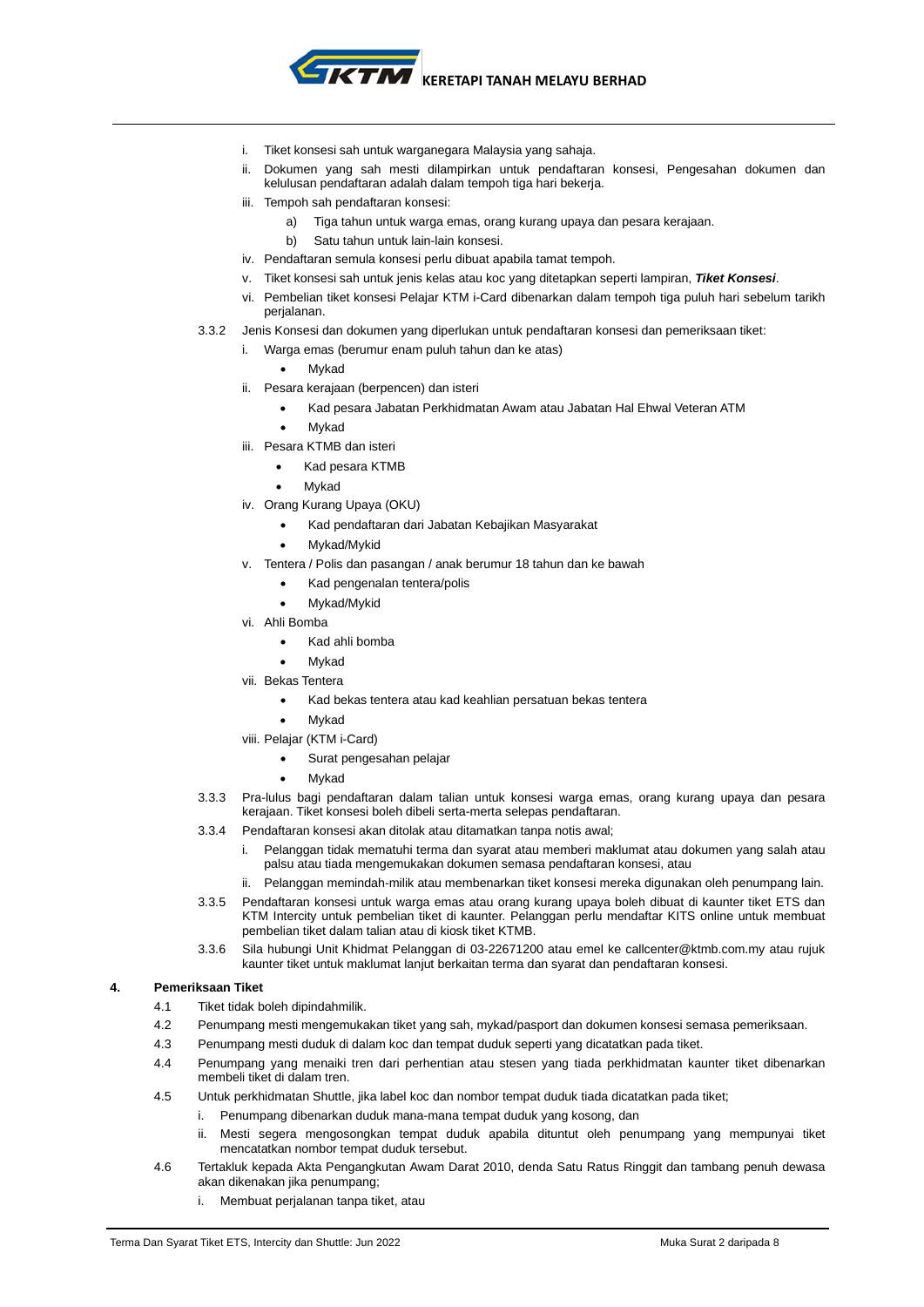**KERETAPI TANAH MELAYU BERHAD**

- ii. Membuat perjalanan dengan tiket tidak sah, atau
- iii. Membuat perjalanan melebihi stesen destinasi yang dicatat pada tiket, atau
- iv. Tidak mematuhi terma dan syarat konsesi atau tiada dokumen konsesi yang sah.
- 4.7 Definasi tiket tidak sah;
	- i. Penumpang dewasa membuat perjalanan dengan tiket kanak-kanak, atau
	- ii. Butiran penumpang pada tiket berbeza dalam dalam mykad atau dokumen konsesi, atau
	- iii. Butiran penumpang tiada dalam senarai penumpang, atau
	- iv. Tiket telah dibatalkan, atau
	- v. Tarikh perjalanan atau nombor tren pada tiket adalah salah.

## **5. Pindaan Tiket**

5.1 Pindaan tiket tidak dibenarkan,contoh tarikh perjalanan, waktu berlepas, nombor tren, koc, tempat duduk atau butiran penumpang

## **6. Pembatalan Tiket dan Pemulangan Tambang**

- 6.1 Terma dan syarat pembatalan tiket dan pemulangan tambang tiket:
	- 6.1.1 Kurang dari dua jam sebelum tren berlepas, tiada pemulangan tambang.
	- 6.1.2 Dalam tempoh dua hingga tujuh puluh dua jam sebelum tren berlepas, pemulangan tambang 50%.
	- 6.1.3 Melebihi tujuh puluh dua jam sebelum tren berlepas, pemulangan tambang 75%.
- 6.2 Prosedur pembatalan tiket:
	- 6.2.1 Dalam talian login ke akaun KITS
	- 6.2.2 Kaunter Tiket dokumen diperlukan
		- a) Tiket bercetak untuk tren ETS, Intercity dan Shuttle Tmuran
		- b) Resit bercetak untuk tren Shuttle Tebrau
	- c) Mykad atau passport
- 6.3 Prosedur pemulangan tambang
	- 6.3.1 Pemulangan tambang dikreditkan ke akaun KTM Wallet, bagi penumpang warganegara Malaysia dan Singapura (tiada pemulangan tunai).
	- 6.3.2 Pemulangan tambang dikreditkan ke akaun KTM Wallet atau secara tunai bagi penumpang warga asing (kecuali warganegara Singapura). Jika tiket dibatalkan dalam talian, pelanggan perlu menghubungi Unit Khidmat Pelanggan untuk proses pemulangan tambang tunai.

## **7. Gangguan Perkhidmatan Tren**

- 7.1 KTMB akan memberi pemulangan tambang penuh, jika:
	- i. Tren dibatalkan dan tiada pengangkutan alternatif disediakan oleh KTMB. Pembatalan tiket mesti dilakukan dalam tempoh tujuh hari dari tarikh perjalanan.
	- ii. Waktu tren berlepas lewat melebihi dua jam. Pembatalan tiket mesti dilakukan sebelum tren berlepas.
- 7.2 Rujuk 7.1 (i) dan (ii), penumpang boleh memohon pembatalan tiket dan pemulangan tambang penuh untuk tiket perjalanan balik atau tiket sambungan yang tida digunakan. Pembatalan tiket mesti dibuat sebelum tren berlepas. Prosedur pemulangan tambang, rujuk 6.3.
- 7.3 Tiada bayaran pampasan jika tren dibatalkan atau lewat.
- 7.4 Sila hubungi Unit Khidmat Pelanggan di 03-22671200 atau emel ke [callcenter@ktmb.com.my](mailto:callcenter@ktmb.com.my) atau rujuk kaunter tiket untuk maklumat lanjut.

## **8. Kesilapan Butiran Tiket**

- 8.1 KTMB tidak bertanggungjawab ke atas apa-apa kesilapan butiran perjalanan atau maklumat penumpang semasa pembelian dalam talian atau melalui kiosk tiket KTMB.
- 8.2 Pelanggan mesti segera ke kaunter tiket dalam tempoh 1 jam setelah tiket dikeluarkan di kaunter tiket, jika terdapat kesilapan butiran perjalanan atau maklumat penumpang.

# **9. Cetak-semula Tiket di Kaunter Tiket**

- 9.1 Cetak-semula tiket mesti dilakukan sekurang-kurangnya satu jam sebelum tren berlepas (tertakluk kepada waktu operasi kaunter tiket).
- 9.2 Sebab cetak-semula tiket;
	- i. Tiket dibeli dalam talian
	- ii. Tiket hilang (pelanggan perlu mengemukakan salinan laporan polis
- 9.3 KTMB berhak menolak mana-mana permohonan untuk cetak-semula tiket;
	- i. Pelanggan gagal mengemukakan ID tiket atau nombor IC penumpang atau salinan laporan polis, atau
	- ii. Pelanggan datang ke kaunter tiket kurang satu jam sebelum tren berlepas, atau
	- iii. Gangguan sistem.

## **10. Kehilangan Tiket**

10.1 Penumpang kehilangan tiket perlu mengemukakan salinan laporan polis dan butiran penumpang kepada kaunter tiket untuk cetak-semula.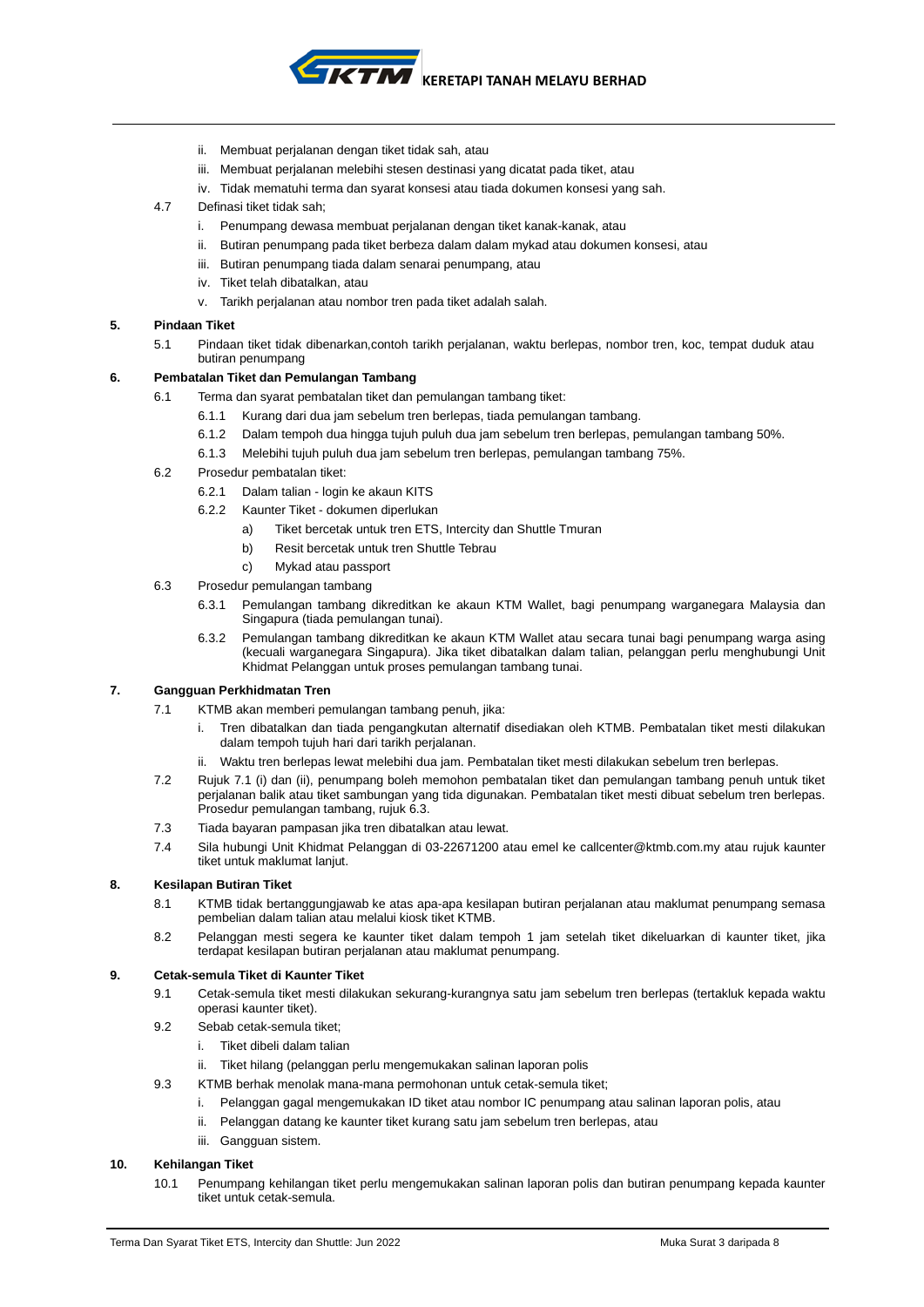

10.2 Jika tiket dibeli secara dalam talian, penumpang boleh mencetak-semula atau memuat-naik tiket dalam telefon bimbit dengan login ke [www.ktmb.com.my](http://www.ktmb.com.my/) atau aplikasi KTMB Mobile.

### **11. Lain-lain**

- 11.1 Penumpang ETS, Intercity dan Shuttle Timuran memiliki tiket yang sah sahaja dibenarkan masuk ke ruang pelepasan. Pintu pelepasan akan ditutup lima minit sebelum waktu berlepas.
- 11.2 Penumpang Shuttle Tebrau mesti mengimbas passport yang sah untuk masuk ke ruang pelepasan. Pintu pelepasan akan ditutup sepuluh minit sebelum waktu berlepas. Tiada pemulangan tambang jika passport penumpang tidak sah dan tidak dibenarkan untuk memasuki kawasan pelepasan.
- 11.3 Pelanggan mesti dengan segera menghubungi Khidmat Pelanggan di 03-22671200 atau emel ke [callcenter@ktmb.com.my](mailto:callcenter@ktmb.com.my) jika pembelian tiket secara online atau di kiosk tiket KTMB tidak berjaya tetapi bayaran telah dibuat.
- 11.4 Penumpang mesti mematuhi Prosedur Operasi Standard KTMB berkaitan Covid-19. Penumpang dilarang menaiki tren jika status MySejahtera adalah positif Covid-19 dan pemulangan tambang tertakluk kepada terma dan syarat serta prosedur seperti perkara 6.1.
- 11.5 Perkhidmatan tambah nilai KTM Wallet boleh diperolehi melalui laman sesawang rasmi KTMB atau aplikasi KTMB Mobile untuk pelanggan yang telah mendaftar KITS.
- 11.6 Permohonan penukaran alamat emel atau menamatkan akaun KITS boleh dibuat di Pusat Khidmat Pelanggan KL Sentral atau melalui emel ke Unit Khidmat Pelanggan, rujuk lampiran. *Permohonan Penukaran Alamat Emel* dan *Permohonan Untuk Penamatan Akaun KITS.*
- 11.7 Tidak dibenarkan dibawa ke premis KTMB dan ke dalam tren;
	- i. Barang atau bahan berbahaya.
	- ii. Binatang ternakan atau peliharaan.
	- iii. Basikal, skuter dan papan luncur.
	- iv. Bahan atau makanan atau buah-buahan yang berbau atau bergetah.
	- v. Barang atau bahan larangan di bawah undang-undang Malaysia;
		- a) Akta Dadah Berbahaya 1952
		- b) Akta Racun 1952
		- c) Akta Bahan Letupan 1957
- 11.8 Caj bungkusan akan dikenakan untuk bungkusan atau barang dibawa ke dalam tren.
- 11.9 Untuk keselesaan atau keselamatan penumpang lain, KTMB boleh melarang penumpang membawa bungkusan atau barang ke dalam tren. Sila hubungi KTM Distrubtion untuk khidmat penghantaran.
- 11.10 Rujuk laman sesawang KTMB, KTMB Mobile apps atau imbas *QR code* yang dipamerkan di stesen KTMB untuk *Terma Dan Syarat Tiket ETS, Intercity dan Shuttle.*
- 11.11 Terma dan syarat ini tertakluk kepada pindaan tanpa notis awal.
- 11.12 Sila hubungi Unit Khidmat Pelanggan di 03-22671200 atau emel ke [callcenter@ktmb.com.my](mailto:callcenter@ktmb.com.my) atau rujuk kaunter tiket untuk maklumat lanjut.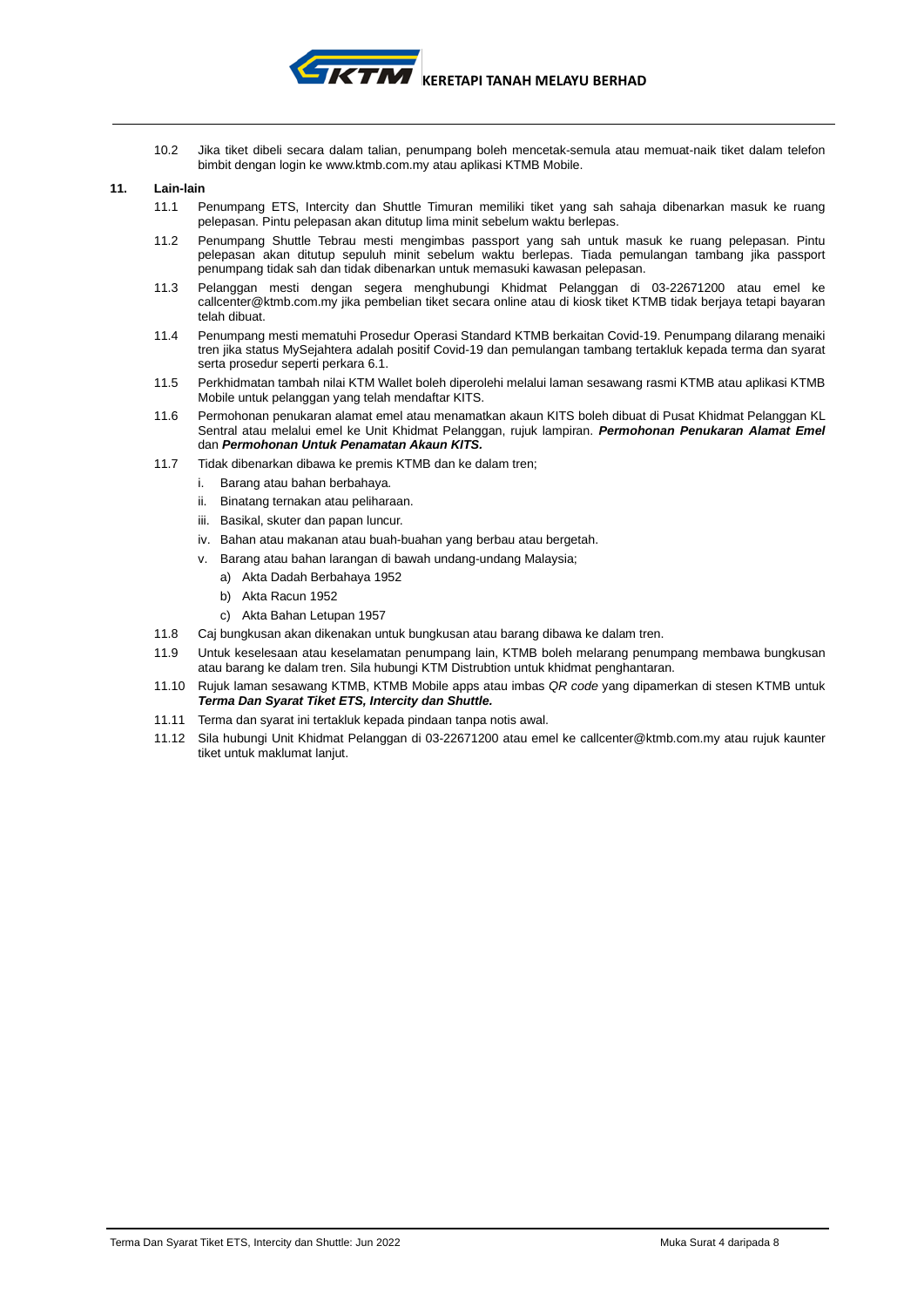

# **Lampiran: Jarak Minimum**

| <b>Sektor Tren</b>                     | Perkhidmatan Tren / Koc     | Dari                 | Ke                   |
|----------------------------------------|-----------------------------|----------------------|----------------------|
| KL Sentral - Butterworth - KL Sentral  | Platinum / Kelas Perniagaan | <b>KL</b> Sentral    | Kuala Kangsar        |
|                                        |                             | Kuala Kangsar        | <b>KL</b> Sentral    |
|                                        |                             | <b>KL</b> Sentral    | Kuala Kangsar        |
|                                        |                             | Kuala Kangsar        | <b>KL</b> Sentral    |
| KL Sentral - Padang Besar - KL Sentral | Platinum / Kelas Perniagaan | Padang Besar         | <b>Tasek Gelugor</b> |
|                                        |                             | <b>Tasek Gelugor</b> | Padang Besar         |
|                                        | Gold                        | <b>KL</b> Sentral    | Kuala Kangsar        |
| Gemas - Butterworth - Gemas            |                             | Kuala Kangsar        | <b>KL</b> Sentral    |
|                                        |                             | <b>KL</b> Sentral    | Kuala Kangsar        |
| Gemas - Padang Besar - Gemas           | Gold                        | Kuala Kangsar        | <b>KL</b> Sentral    |
|                                        |                             | Padang Besar         | <b>Tasek Gelugor</b> |
|                                        |                             | Tasek Gelugor        | Padang Besar         |
|                                        | Tempat Tidur Kelas 2        | <b>JB Sentral</b>    | Jerantut             |
| JB Sentral - Tumpat - JB Sentral       | Tempat Tidur Kelas 2        | Tumpat               | Mentakab             |

**Nota:**

• Jarak minima tertakluk kepada pindaan tanpa notis awal.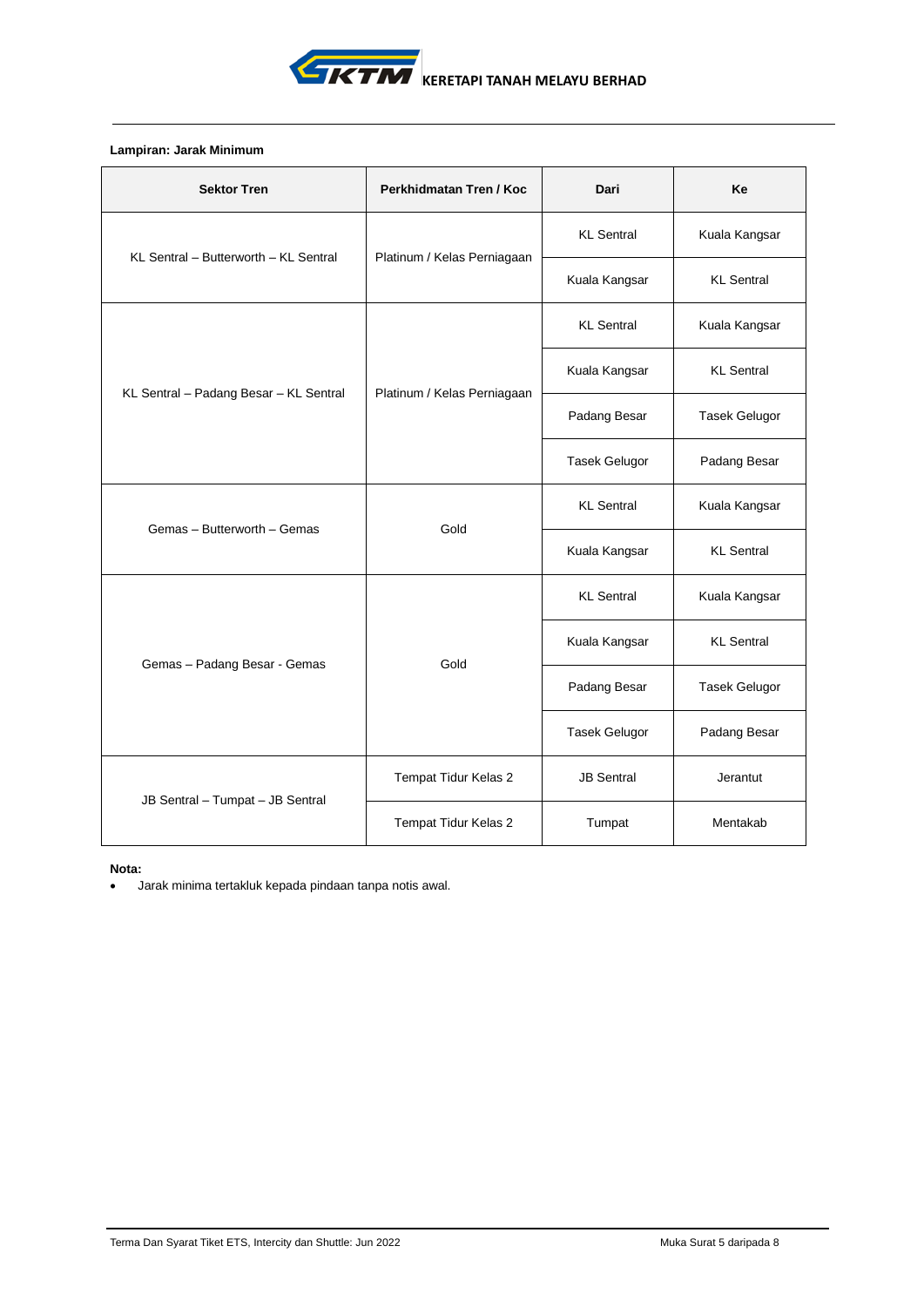

# **Lampiran: Tiket Konsesi**

| <b>Jenis Tiket</b>         | Jenis Kelas / Koc                          | Kadar Konsesi |
|----------------------------|--------------------------------------------|---------------|
|                            | Semua kelas / koc kecuali Kelas Perniagaan | 50%           |
| Warga Emas                 | Kelas Perniagaan                           | 20%           |
| Orang Kurang Upaya         | Semua kelas / koc kecuali Kelas Perniagaan | 50%           |
|                            | Kelas Perniagaan                           | 20%           |
|                            | Semua kelas / koc kecuali Kelas Perniagaan | 50%           |
| Pesara Kerajaan            | Kelas Perniagaan                           | 20%           |
| Pelajar<br>(KTM i-Card)    | Semua kelas / koc kecuali Kelas Perniagaan | 40%           |
| Tentera, Polis & Bomba     | Semua kelas / koc kecuali Kelas Perniagaan | 25%           |
| <b>Bekas Tentera/Polis</b> | Semua kelas / koc kecuali Kelas Perniagaan | 25%           |
| Kanak-kanak                | Semua kelas / koc kecuali Kelas Perniagaan | 50%           |
|                            | Kelas Perniagaan                           | 20%           |

# **Nota:**

- Kadar konsesi untuk tambang asas tidak termasuk caj tempat duduk, tempat tidur, makanan atau lain-lain.
- Kadar konsesi tertakluk kepada pindaan tanpa notis awal.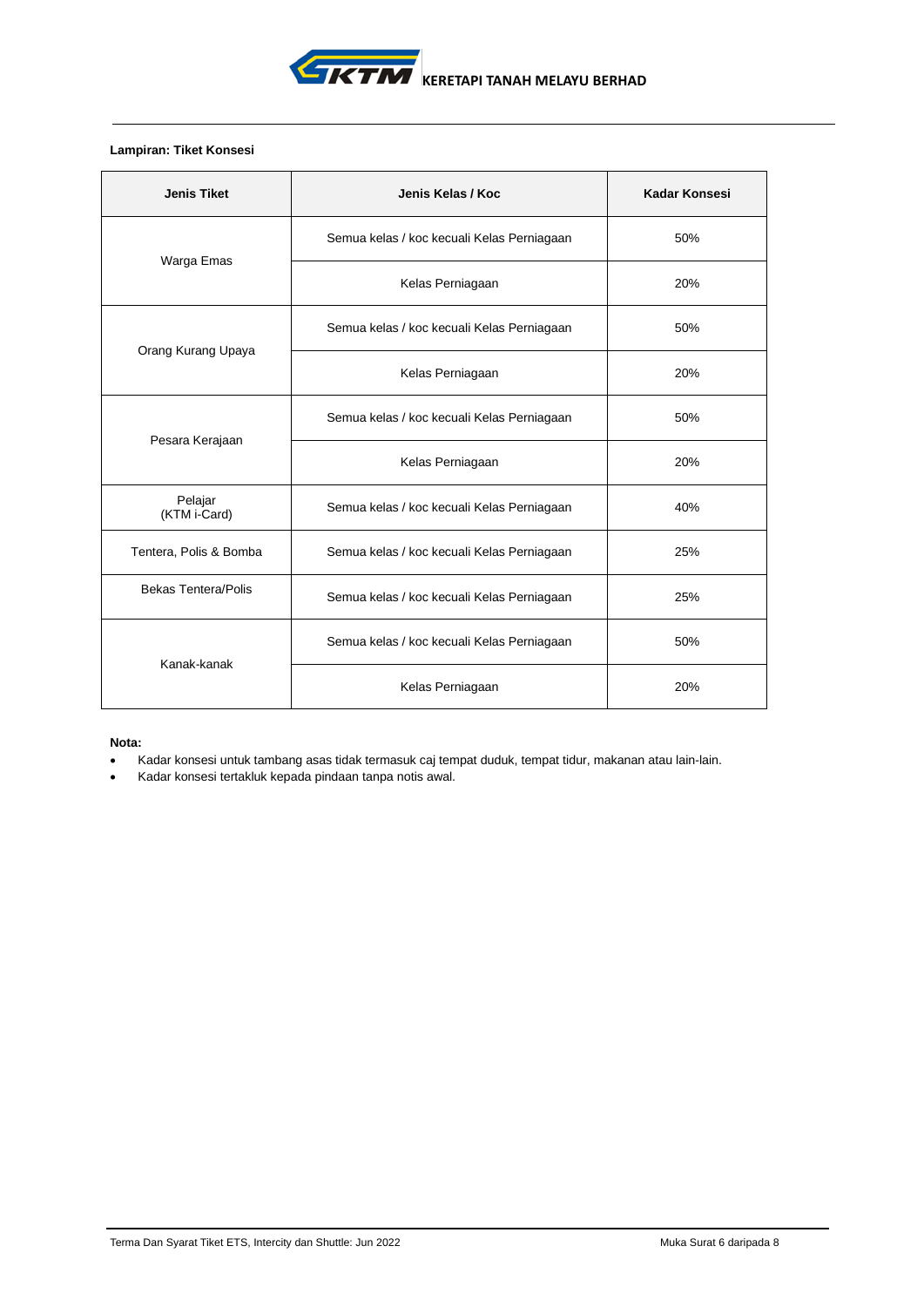

# **Lampiran: Permohonan Penukaran Alamat Emel**

|                                                                         | PERMOHONAN PENUKARAN ALAMAT EMEL<br><b>APPLICATION FOR CHANGE OF EMAIL ADDRESS</b> |                              |  |                                 |
|-------------------------------------------------------------------------|------------------------------------------------------------------------------------|------------------------------|--|---------------------------------|
| Kaedah (sila tanda X)<br>Medium (please tick X)                         | Walk-In<br>(Guest Service Center KL Sentral)                                       |                              |  | Email* (callcenter@ktmb.com.my) |
| Name<br>Name                                                            |                                                                                    |                              |  |                                 |
| No. IC / Passport<br>IC / Passport No.                                  |                                                                                    |                              |  |                                 |
| Sebab Penukaran<br>Reason for Change                                    |                                                                                    |                              |  |                                 |
| Alamat Emel Baharu<br><b>New Email Address</b>                          |                                                                                    |                              |  |                                 |
| Saya dengan ini mengakui dan bersetuju menukar alamat emel.akaun KITS   |                                                                                    |                              |  |                                 |
| I hereby acknowledge and agree to change email address ofr KITS account |                                                                                    |                              |  |                                 |
|                                                                         |                                                                                    | Disahkan oleh / Verified by: |  |                                 |
|                                                                         |                                                                                    |                              |  |                                 |
|                                                                         |                                                                                    |                              |  |                                 |
| Nama / Name:                                                            |                                                                                    | Nama / Name:                 |  |                                 |
| No. IC/ IC No.                                                          |                                                                                    | ID Kakitangan/ Staff ID:     |  |                                 |
| Tarikh / Date:                                                          |                                                                                    | Tarikh / Date:               |  |                                 |

Nota:

• (\*) Lampirkan gambar mykad/passport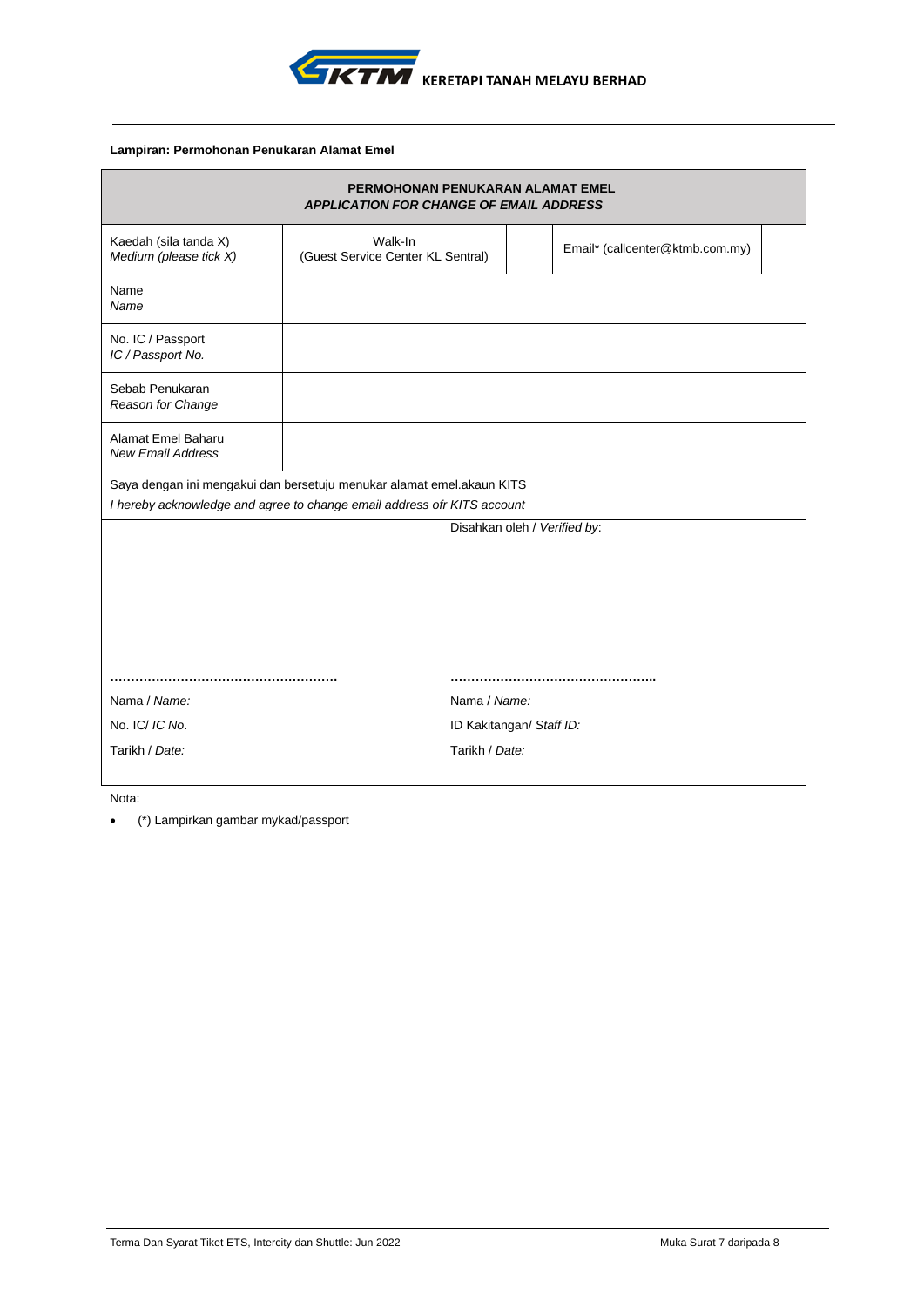

# **Lampiran: Permohonan Untuk Penamatan Akaun KITS**

| PERMOHONAN UNTUK PENAMATAN AKAUN KITS<br><b>APPLICATION FOR TERMINATION OF KITS ACCOUNT</b> |  |                                                                                                  |             |                                     |                              |                                 |  |  |
|---------------------------------------------------------------------------------------------|--|--------------------------------------------------------------------------------------------------|-------------|-------------------------------------|------------------------------|---------------------------------|--|--|
| Kaedah (sila tanda X)<br>Medium (please tick X)                                             |  | Walk-In<br>(Guest Service Center KL Sentral)                                                     |             |                                     |                              | Email* (callcenter@ktmb.com.my) |  |  |
| Name<br>Name                                                                                |  |                                                                                                  |             |                                     |                              |                                 |  |  |
| No. IC / Passport<br>IC / Passport No.                                                      |  |                                                                                                  |             |                                     |                              |                                 |  |  |
| No. PNR                                                                                     |  |                                                                                                  |             |                                     |                              |                                 |  |  |
| KTM Wallet (RM)                                                                             |  |                                                                                                  |             |                                     |                              |                                 |  |  |
| Sebab Penamatan<br><b>Reason for Termination</b>                                            |  |                                                                                                  |             |                                     |                              |                                 |  |  |
|                                                                                             |  | Saya dengan ini mengakui dan bersetuju menamatkan akaun KITS saya dan tidak menuntut KTM Wallet. |             |                                     |                              |                                 |  |  |
|                                                                                             |  | I hereby acknowledge and agree to terminate my KITS account and not claim the KTM Wallet.        |             |                                     | Disahkan oleh / Verified by: |                                 |  |  |
|                                                                                             |  |                                                                                                  |             |                                     |                              |                                 |  |  |
|                                                                                             |  |                                                                                                  |             |                                     |                              |                                 |  |  |
|                                                                                             |  |                                                                                                  |             |                                     |                              |                                 |  |  |
|                                                                                             |  |                                                                                                  |             |                                     |                              |                                 |  |  |
| Nama/ Name:                                                                                 |  |                                                                                                  | Nama/ Name: |                                     |                              |                                 |  |  |
| No. IC/ IC No.                                                                              |  |                                                                                                  |             | ID Kakitangan/ Staff ID:            |                              |                                 |  |  |
| Tarikh/ Date:                                                                               |  |                                                                                                  |             | Tarikh/ Date:                       |                              |                                 |  |  |
|                                                                                             |  |                                                                                                  |             | <b>KELULUSAN</b><br><b>APPROVAL</b> |                              |                                 |  |  |
| No. PNR                                                                                     |  |                                                                                                  |             |                                     |                              |                                 |  |  |
| KTM Wallet (RM)                                                                             |  |                                                                                                  |             |                                     |                              |                                 |  |  |
| Catatan                                                                                     |  |                                                                                                  |             |                                     |                              |                                 |  |  |
| Disemak oleh:                                                                               |  |                                                                                                  |             | Diluluskan oleh:                    |                              |                                 |  |  |
|                                                                                             |  |                                                                                                  |             |                                     |                              |                                 |  |  |
|                                                                                             |  |                                                                                                  |             |                                     |                              |                                 |  |  |
| Nama:                                                                                       |  |                                                                                                  |             |                                     |                              | (Ketua Jabatan/ Ketua Unit)     |  |  |
| Tarikh:                                                                                     |  |                                                                                                  |             | Nama:                               |                              |                                 |  |  |
|                                                                                             |  |                                                                                                  |             | Tarikh:                             |                              |                                 |  |  |

# **Nota:**

- (\*) Lampirkan gambar mykad/passport
- Proses penamatan dalam tempoh lima (5) hari bekerja dari tarikh kelulusan
- Hubungi Unit Khidmat Pelanggan untuk maklumat lanjut.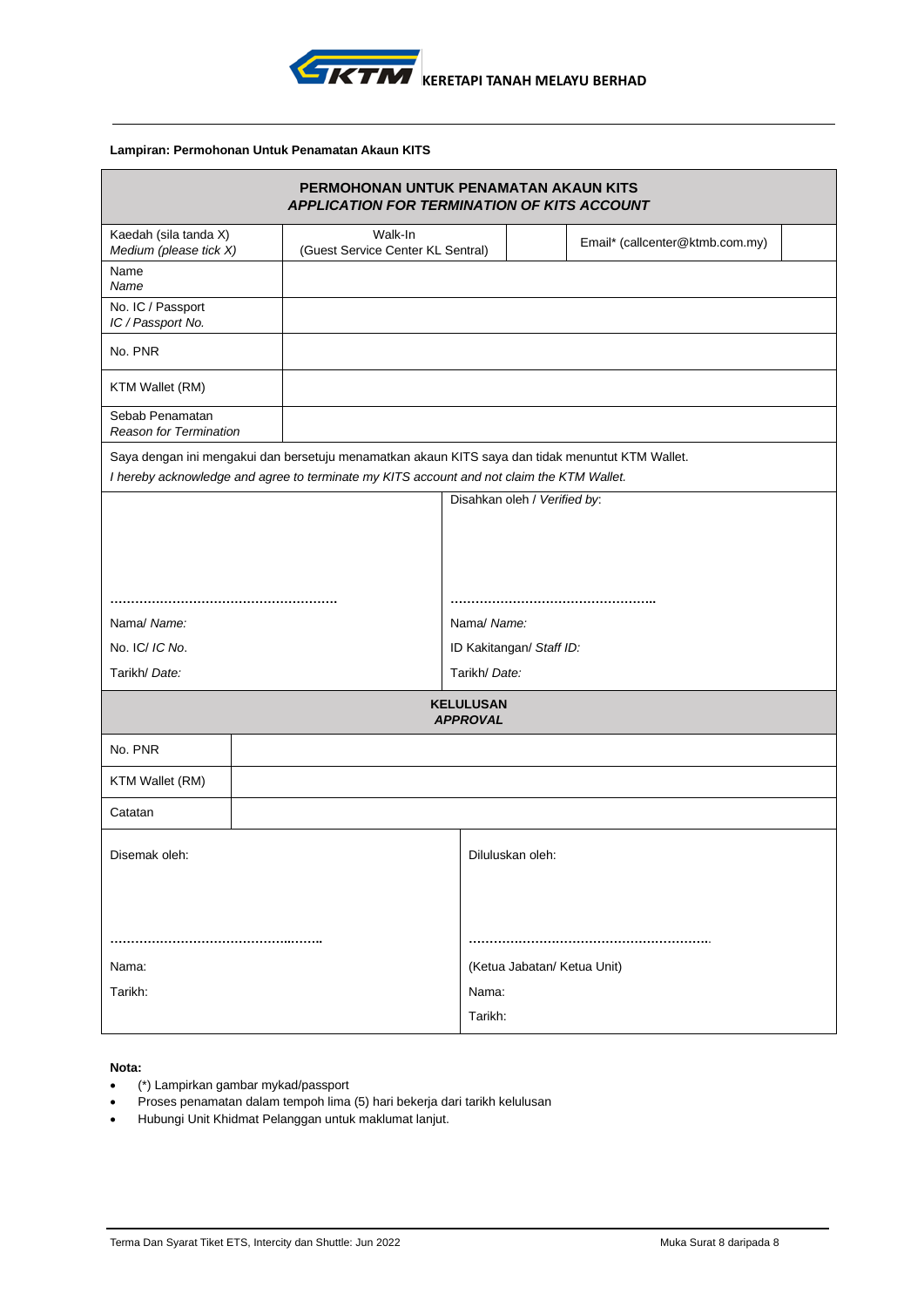

#### **TERMS AND CONDITIONS ONLINE TICKETING SERVICES FOR ETS, INTERCITY AND SHUTTLE TICKET**

### **1. Introduction**

- 1.1 Please read these Terms and Conditions carefully before using the http:/[/www.ktmb.com.my](http://www.ktmb.com.my/) website or link https://online.ktmb.com.my or KTMB Mobile apps operated by KERETAPI TANAH MELAYU BERHAD for purchase of ticket or any other online transactions.
- 1.2 You must sign up KTMB Integrated Ticketing System (KITS) to purchase ticket or to perform any transactions through these online ticketing services.
- 1.3 All tickets you have been purchased subject to these Terms and Conditions and *Terms and Conditions ETS, Intercity and Shuttle Ticket.*
- 1.4 Purchase of any tickets constitutes your acceptance of these Terms and Conditions and *Terms and Conditions ETS, Intercity and Shuttle Ticket* or your acceptance on behalf of any person for whom you are purchasing tickets
- 1.5 If you do not agree with any part of these Terms and Conditions, you should discontinue sign up KTMB Integrated Ticketing System (KITS) or your purchase transaction.

## **2. Availability of tickets**

2.1 Purchase of ticket subject to ticket availability at the time of transaction and / or KTMB terms and conditions and / or any particular terms and conditions that apply to each ETS, Intercity and Shuttle services.

## **3. Accuracy of information**

3.1 We do our best to ensure that information and fares displayed are correct.

## **4. In using of KTMB online ticketing services, you agree that:**

- 4.1 You will use this service for your personal use only and not for any unlawful or illegal purpose.
- 4.2 You will not modify, transmit, copy, sell or transfer any information or service you may obtain from this service.
- 4.3 You will be responsible for any charges, cost and / or liability that arise out of use of this service.

## **5. Copyright**

5.1 No part of this services may be copied, published, broadcasted or adapted without KTMB's prior written consent.

#### **6. Ticket**

- 6.1 A maximum of eight tickets can be purchased for each transaction.
- 6.2 Purchase of ticket is not allowed if less than fifteen minutes prior train departure.
- 6.3 KTMB will publish ticket sale notification in KTMB website and social media.
- 6.4 KTMB accepts no liability if customers unable to purchase ticket before train depart due to system or technical failure.
- 6.5 Tickets for train starting from Woodlands, either one way or two-way journey will be charged and payable in Singapore Dollar denomination or converted to Ringgit Malaysia.
- 6.6 Purchase of ticket for selected trains or coaches subject to minimum distance restrictions or specified departure and arrival station, refer *Terms and Conditions ETS, Intercity and Shuttle Ticket*.
- 6.7 Ticket fare for ETS services subject to;
	- i. Travel period
	- ii. Travel day
	- iii. Train departure time
	- iv. Service type
	- v. Service sector
	- vi. Purchase period
	- vii. Purchase medium
- 6.8 Customer must ensure passenger's details and travel itinerary are correct before proceed for payment.
- 6.9 Passengers must save their ticket in their mobile phone or print their ticket for inspection purpose.

# **7. Ticket Type**

- 7.1 Adult
	- 7.1.1 Thirteen (13) years and above
- 7.2 Child
	- 7.2.1 Four (4) years and above and below thirteen (13) years
- 7.3 Concession
	- 7.3.1 Concession type:
		- i. Senior Citizen,
		- ii. Government pensioner and wife
		- iii. Disabled Person
		- iv. Army / Police and family
		- v. Fire-fighters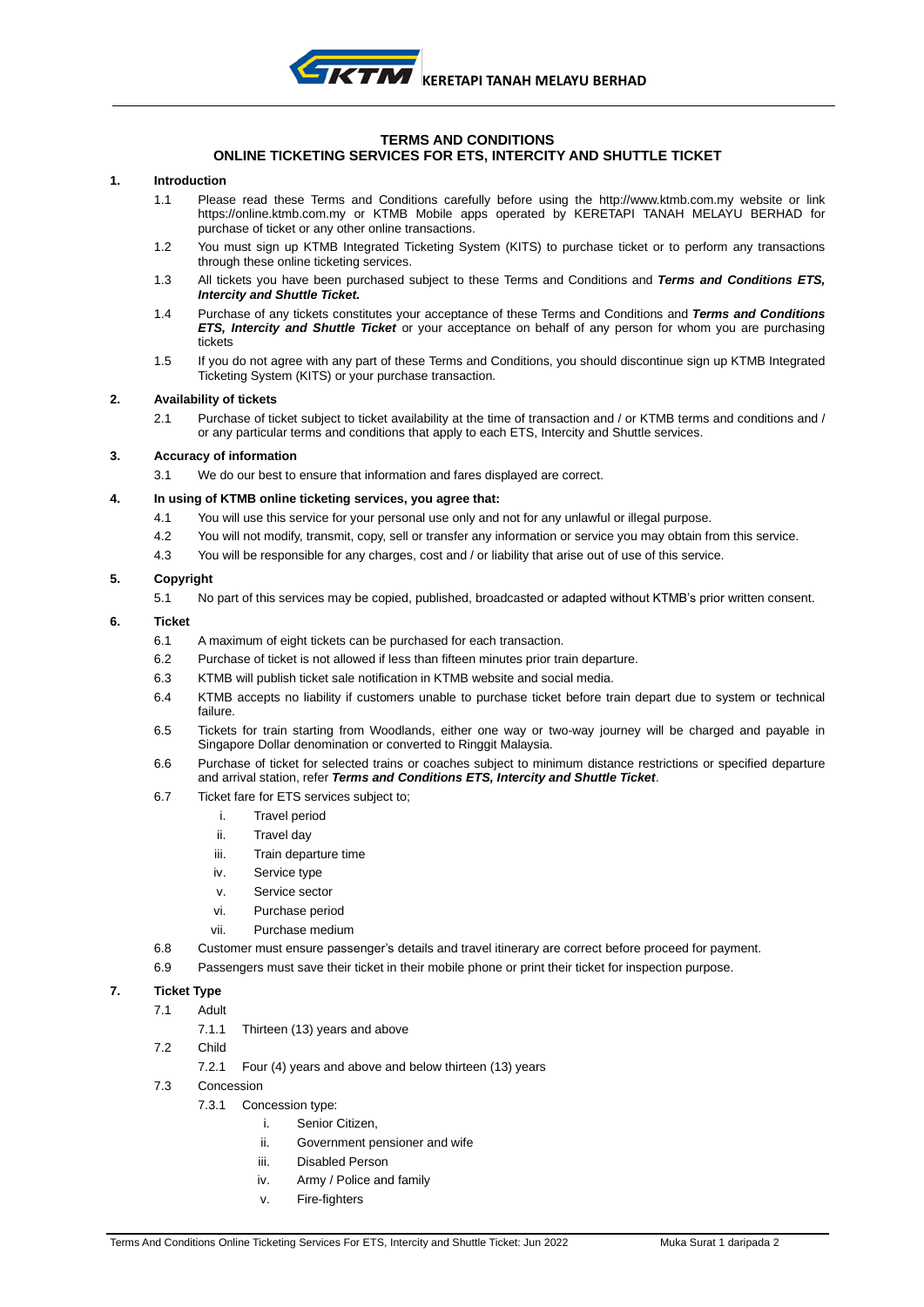

- vi. Ex-Serviceman
- vii. Student
- 7.3.2 Refer to *Terms and Conditions ETS, Intercity and Shuttle Ticket* or contact Customer Service Unit at 03-22671200 or email to callcenter@ktmb.com.my for further information on concession registration.

**8. Payment of Ticket** 

- 8.1 Payment mode;
	- **KTM Wallet**
	- Credit card
	- Debit Card
	- e-wallet
- 8.2 Payment mode subject to change without prior notice.

## **9. Unsuccessful Transaction**

- 9.1 Customer must immediately contact Customer Service Unit at 603-22671200 or email to [callcenter@ktmb.com.my,](mailto:callcenter@ktmb.com.my) if:
	- i. Customer have been charged but ticket was unsuccessful, or
	- ii. Customer unable to download or save or print their ticket
- 9.2 Refer 10.1 (i), customer must provide payment details to Customer Service Unit within 24 hours from transaction date.

# **10. Ticket Inspection**

- 10.1 Tickets are not transferable.
- 10.2 Passengers must present their ticket and Mykad / passport during ticket inspection.
- 10.3 Please refer to *Terms and Conditions ETS, Intercity and Shuttle Ticket* or contact Customer Service Unit at 03-22671200 or email to callcenter@ktmb.com.my for further information.

## **11. Amendment of Ticket**

11.1 Amendment of ticket is not allowed e.g, departure date or departure time or coach type or train number or passengers' details.

# **12. Cancellation of Ticket and Refund of Fares**

- 12.1 Terms and conditions for cancellation and refund of ticket fare;
	- 12.1.1 Less than 2 hours prior train departure, no refund.
	- 12.1.2 Within 2 to 72 hours prior train departure, refund is 50%.
	- 12.1.3 More than 72 hours prior train departure, refund is 75%.
- 12.2 Cancellation procedures through online services;
	- a) Login KITS account
	- b) Select ticket(s) to cancel

# 12.3 Refund procedures

- 12.3.1 Refund will be credited to KTM Wallet account for Malaysian and Singaporean passengers.
- 12.3.2 Refund will be credited to KTM Wallet account or will be paid in cash for foreign passengers except Singaporean. If ticket have been cancelled through online services, customer must contact Customer Service Unit for cash refund process.
- 12.4 Please refer to *Terms and Conditions ETS, Intercity and Shuttle Ticket* or contact Customer Service Unit at 03-22671200 or email to callcenter@ktmb.com.my for further information.

# **13. Incorrect Travel Details**

- 13.1 KTMB accepts no liability for any error(s) in travel itinerary or passenger's details.
- 13.2 Customer must ensure passenger's details and travel itinerary are correct before proceed for payment.

## **14. Others**

- 14.1 Terms and conditions herein are subject to change without prior notice.
- 14.2 Please contact Customer Service Unit at 603-22671200 or email to callcenter@ktmb.com.my for further information.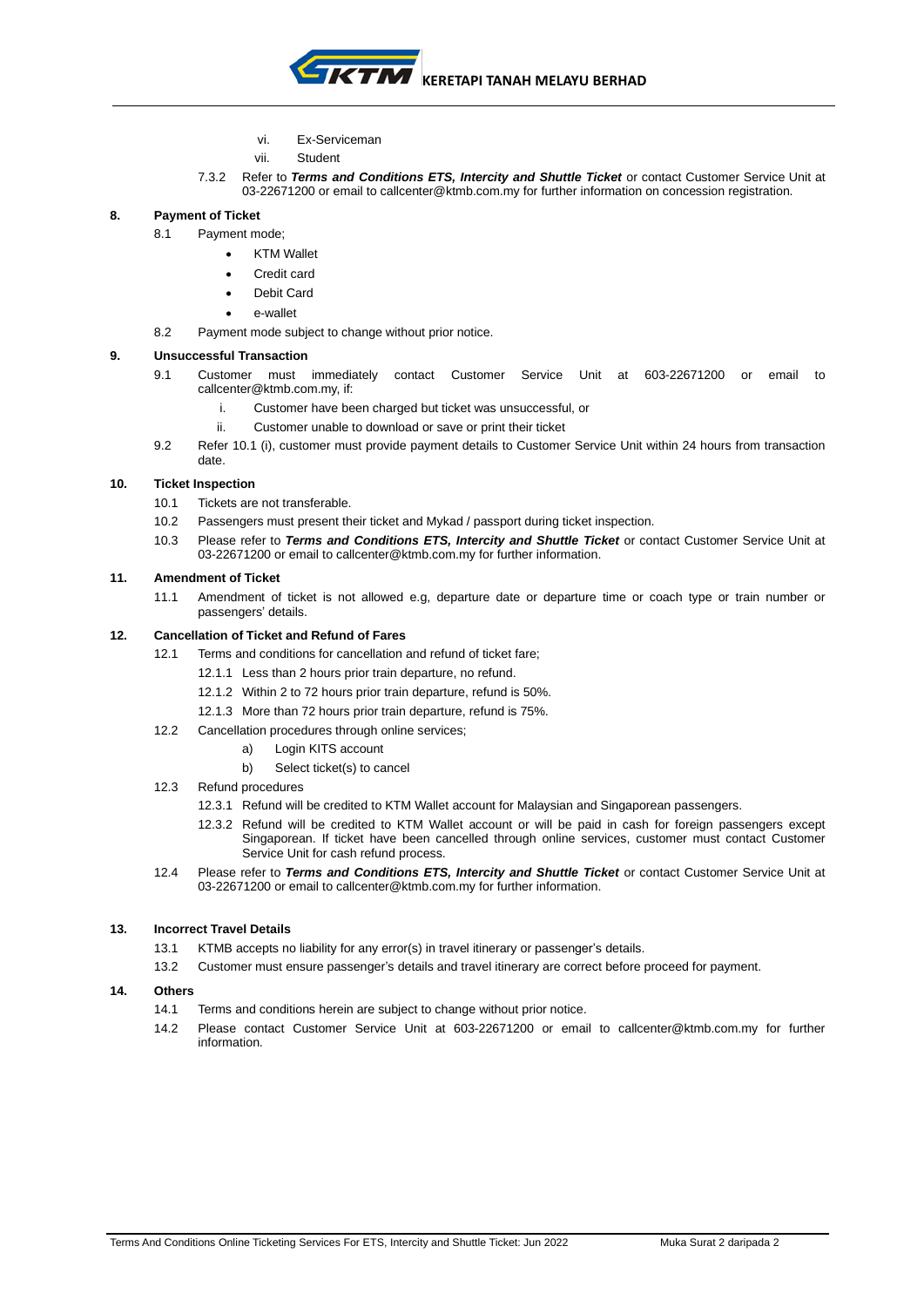# **TERMA DAN SYARAT**

# **PERKHIDMATAN TIKET DALAM TALIAN UNTUK ETS, INTERCITY DAN SHUTTLE**

#### **1. Pengenalan**

- 1.1 Sila baca Terma dan Syarat dengan teliti sebelum menggunakan laman sesawang http:[//www.ktmb.com.my](http://www.ktmb.com.my/) atau pautan https://online.ktmb.com.my atau mobile apps KTMB Mobile yang disediakan oleh KERETAPI TANAH MELAYU BERHAD untuk pembelian tiket atau lain-lain transaksi dalam talian.
- 1.2 Anda perlu mendaftar *KTMB Integrated Ticketing System (KITS)* untuk membeli tiket dan melakukan lain-lain transaksi melalui perkhidmatan dalam talian.
- 1.3 Semua tiket yang telah dibeli tertakluk kepada Terma dan Syarat ini dan *Terma Dan Syarat Tiket ETS, Intercity dan Shuttle.*
- 1.4 Dengan pembelian mana-mana tiket, anda telah bersetuju menerima keseluruhan Terma dan Syarat ini dan *Terma Dan Syarat Tiket ETS, Intercity dan Shuttle* atau penerimaan bagi pihak orang yang anda membuat pembelian tiket.
- 1.5 Jika anda tidak bersetuju dengan mana-mana bahagian dalam Terma dan Syarat ini, anda dilarang meneruskan pendaftaran *KTMB Integrated Ticketing System (KITS)* atau transaksi pembelian tiket.

#### **2. Bilangan Tiket**

2.1 Jumlah pembelian tiket tertakluk kepada bilangan tiket yang masih ada pada waktu pembelian dan/ atau terma dan syarat KTMB dan/ atau apa-apa terma dan syarat berkaitan perkhidmatan ETS, Intercity dan Shuttle.

## **3. Ketepatan Maklumat**

3.1 KTMB sebaik mungkin memastikan maklumat dan tambang yang dipamerkan adalah betul.

#### **4. Dengan Menggunakan Perkhidmatan Dalam Talian, Anda Bersetuju Bahawa:**

- 4.1 Anda akan menggunakan perkhidmatan ini untuk kegunaan peribadi dan tidak menyalahi undang-undang.
- 4.2 Anda tidak membuat modifikasi, menyalin, menjual atau memindahkan apa-apa maklumat atau perkhidmatan yang diperolehi dari perkhidmatan ini.
- 4.3 Anda akan bertanggungjawab ke atas apa-apa caj atau kos atau liability berikutan penggunaan perkhidmatan ini.

### **5. Hakcipta**

5.1 Tiada bahagian dari perkhidmatan ini boleh disalin, diterbitkan, disiarkan atau diubahsuai tanpa kebenaran bertulis dari KTMB.

#### **6. Tiket**

- 6.1 Maksima lapan tiket boleh dibeli bagi setiap transaksi pembelian.
- 6.2 Pembelian tiket tidak dibenarkan jika kurang dari lima belas minit sebelum tren berlepas.
- 6.3 KTMB akan menyiarkan notifikasi jualan tiket dalam laman sesawang atau media sosial rasmi KTMB.
- 6.4 KTMB tidak bertanggungjawab sekiranya pelanggan gagal membuat pembelian sebelum tren berlepas disebabkan kegagalan sistem atau gangguan teknikal.
- 6.5 Tiket untuk perjalanan bermula dari Woodlands, samada sehala atau dua hala akan dicaj dan dibayar dalam Singapore Dollar atau ditukar ke dalam Ringgit Malaysia.
- *6.6* Pembelian tiket untuk tren-tren atau koc-koc tertentu tertakluk kepada sekatan jarak minima atau stesen berlepas dan tiba yang ditetapkan, rujuk *Terma Dan Syarat Tiket ETS, Intercity dan Shuttle.*
- 6.7 Tambang tiket perkhidmatan ETS tertakluk kepada;
	- i. Tempoh perjalanan
	- ii. Hari perjalanan
	- iii. Waktu tren berlepas
	- iv. Jenis perkhidmatan
	- v. Pilhan tempat duduk
	- vi. Tempoh pembelian
	- vii. Medium pembelian
- 6.8 Pelanggan mesti memastikan butiran penumpang dan maklumat perjalanan adalah betul sebelum membuat bayaran.
- 6.9 Pelanggan mesti menyimpan tiket dalam telefon mudah-alih atau mencetak tiket untuk tujuan pemeriksaan.

#### **7. Jenis Tiket**

- 7.1 Dewasa
	- 7.1.1 Berumur tiga belas (13) tahun dan ke atas
- 7.2 Kanak-kanak
	- 7.2.1 Berumur empat (4) tahun dan ke atas serta kurang dari tiga belas (13) tahun
- 7.3 Konsesi
	- 7.3.1 Jenis Konsesi
		- i. Warga emas
		- ii. Pesara kerajaan (berpencen) dan isteri